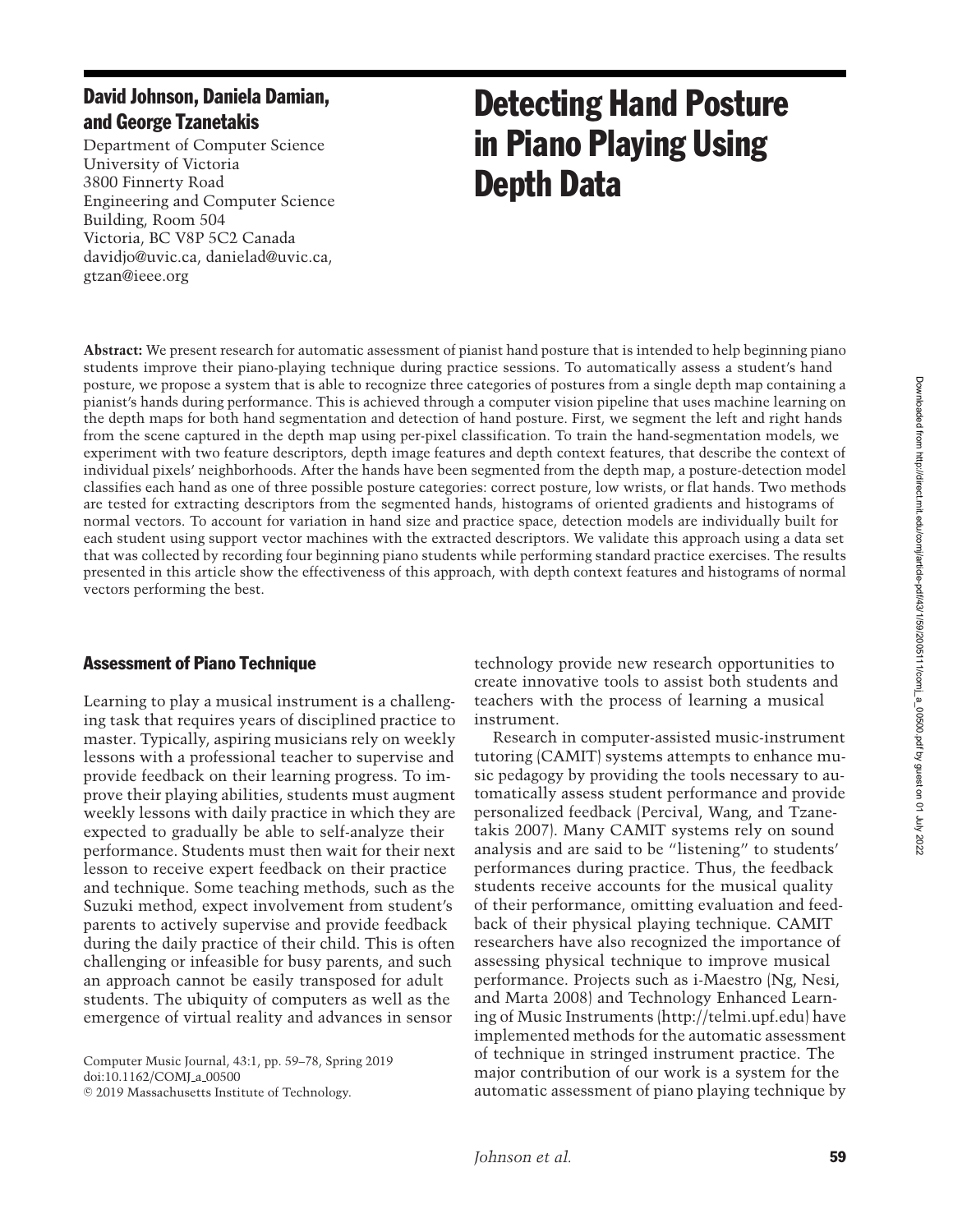"watching" a student's hands, rather than relying on acoustic analysis, to provide feedback on their hand posture. The system is intended to be used to generate feedback for a tutoring interface that would augment weekly piano lessons. Such an interface would enhance the piano-learning process by providing students with immediate feedback on their performance during practice. Furthermore, automated feedback would allow teachers to track students' progress during practice sessions in which the teacher is not present.

This work builds on our previous research on hand-posture detection, in which we implemented a prototype detection system, trained and tested with two experienced adult piano players [\(Johnson et al.](#page-18-2) [2016\)](#page-18-2). Because the participants were experienced and generally played with correct posture, the data used had to be artificially created by asking the participants to play a set of exercises with both correct and deliberately incorrect postures. Although this initial work showed the potential for hand-posture detection, it was not tried out with piano players for whom the different hand postures occurred naturally. The work presented in this article extends the research in two ways: (1) by analyzing empirical data from a real-world data set captured by video-recording real piano students and (2) provides a revised, more robust hand-segmentation method and a new posturedetection training scheme that we developed to analyze the smaller hands of the piano students in the new data set. Results of experiments on the new approaches show that they are more robust and work with piano students of varying ages.

#### **Pianist Hand Posture**

Body and hand posture are fundamental to proper techn[ique in piano playing.](#page-18-3) Riley, Coons, and Marcarian [\(2005](#page-18-3)) discuss the importance of performance feedback in the acquisition of musical skill, especially in the case of repetitive practice in which consistent bad technique may lead, in extreme cases, to injuries. In their work, multimodal feedback of pianist technique was generated through

analysis of MIDI data, video recordings, and surface electromyography. The latter was added to augment video analysis after the authors found that, even for experienced pianists, reviewing videos frame by frame did not help identify problems. Augmenting the system with surface electromyography improved the results, but the authors noted that analysis required time and patience from both the student and the instructor.

In contrast, our system is intended to generate data for immediate performance feedback without complex analysis.

For correct hand posture, the hand should be arched and the fingers curled as illustrated in Figure 1c. Working with a piano teacher, we identified two common posture mistakes observed in students: playing with flat hands (Figure 1a), and playing with low wrists (Figure 1b). Because most of a student's practice time occurs between lessons, bad habits can quickly become chronic. Providing students with a tool that can identify and help correct these mistakes during daily practice would reduce the probability that they become ingrained in the student's technique.

#### Related Work

To improve musical abilities, students must learn to self-evaluate their performance to identify and correct errors during practice sessions. With teacherbased training, students rely on their teachers to point out errors and provide them with instruction to address the errors. Students, however, have limited practice time with teachers and may have difficulty remembering everything learned during a teacher-led session. To improve the learning process, CAMIT systems attempt to help students evaluate their performance using computational techniques for automatic assessment when a teacher is not present. In general, errors can be categorized into musical mistakes, such as missed notes or poor sound quality, and technique mistakes, such as poor posture. There has been research into CAMIT systems for both categories.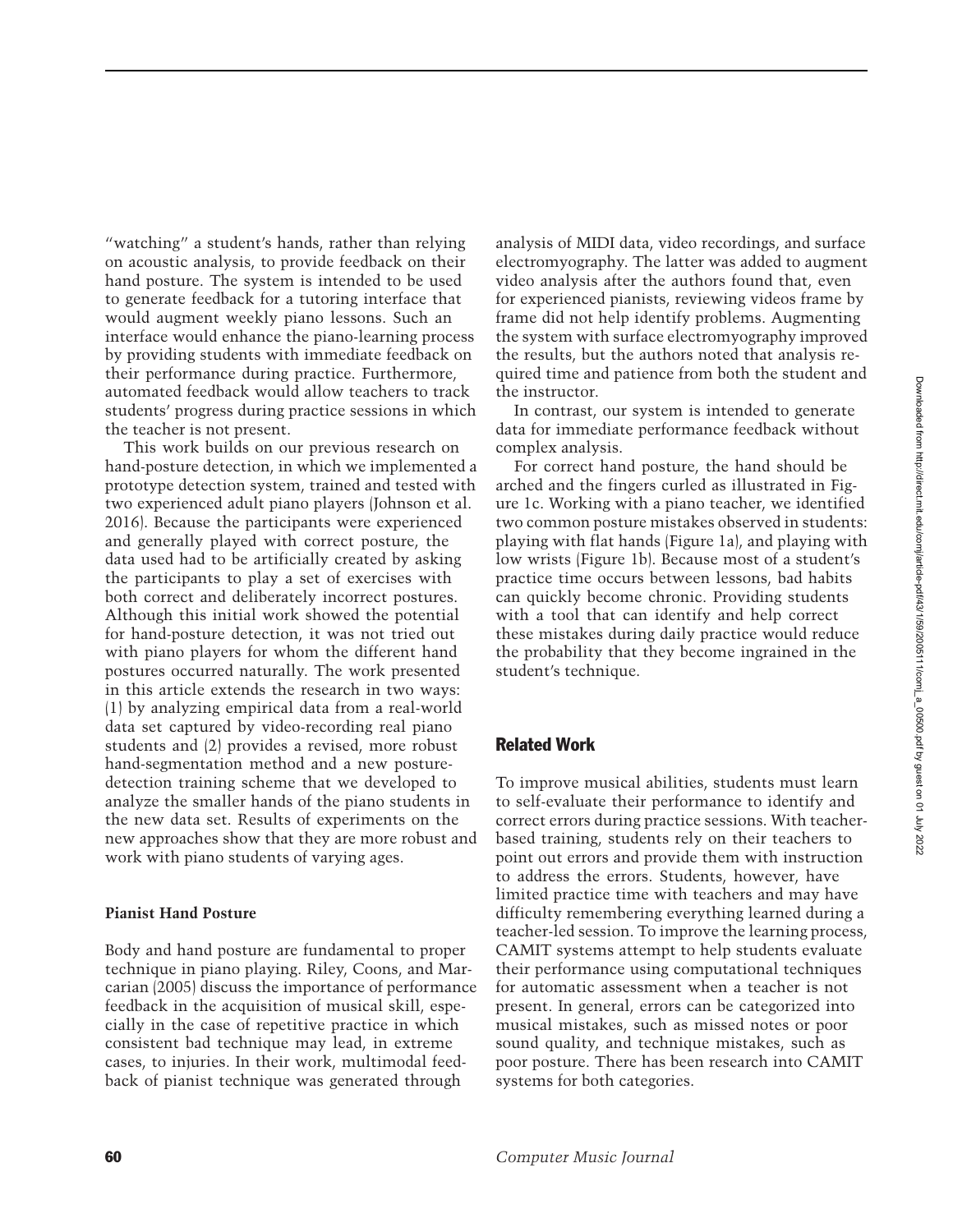*Figure 1. The three common hand postures of beginning piano students that are detected with the presented system: flat hands (a) and low hands*

*(b) are common postures mistakes made by students, as opposed to the hand in the ideal posture for pianists (c).*





 $(c)$ 

#### **Musical Evaluation**

Evaluation of the musical component of a performance is usually done by listening to the performance to identify musical errors e.g., incorrect notes or poor sound quality). To assess musical performance, CAMIT systems often use audio signal processing (ASP).

One of the first CAMIT research projects to use ASP was the Piano Tutor project [\(Dannenberg et al.](#page-17-0) [1993\)](#page-17-0), an intelligent multimedia system to teach beginners to play the piano. The Piano Tutor was a complete tutorial system intended to supplement traditional music pedagogy by a professional teacher. Using ASP, the Piano Tutor implemented score following to assess how a student was performing by listening to the student's performance and comparing it with a score [\(Dannenberg et al. 1990\)](#page-17-1).

In the project IMUTUS (Interactive Music Tuition System, cf. [Raptis et al. 2005](#page-18-4)) a music tutoring system was developed for teaching the recorder to beginning students. Like the Piano Tutor, IMUTUS listened to student performances using ASP for audio recognition to assess the musical output. Audio recognition was paired with score matching

to detect errors in the performance. By listening to a performance, IMUTUS was able to detect melodic, timing, and articulati[on](#page-18-5) [errors](#page-18-5) [\(](#page-18-5)Schoonderwaldt, Askenfelt, and Hansen [2005](#page-18-5)).

The Interactive Digital Violin Tutor (iDVT, cf. [Lu et al. 2008\)](#page-18-6) was a system for violin tutoring that transcribed a student's performance through onset detection and pitch estimation. To improve the quality of onset detection, ASP was fused with video data. A student could then compare the transcribed performance to a reference score.

Research performed with the TELMI project also used ASP to analyze violin performance but, rather than focus on pitch and onset errors, the authors used audio data to assess tone quality using machine learning [\(Giraldo et al. 2019](#page-17-2)). The system implements methods to build user-defined tone quality models to overcome the subjectivity in timbre perception that makes generalization a challenge. Audio signal processing plays an important role in the automatic assessment of musical performances, but it can only assess the musical quality of the performance. Other methods are needed to assess performer technique, such as pianist hand posture.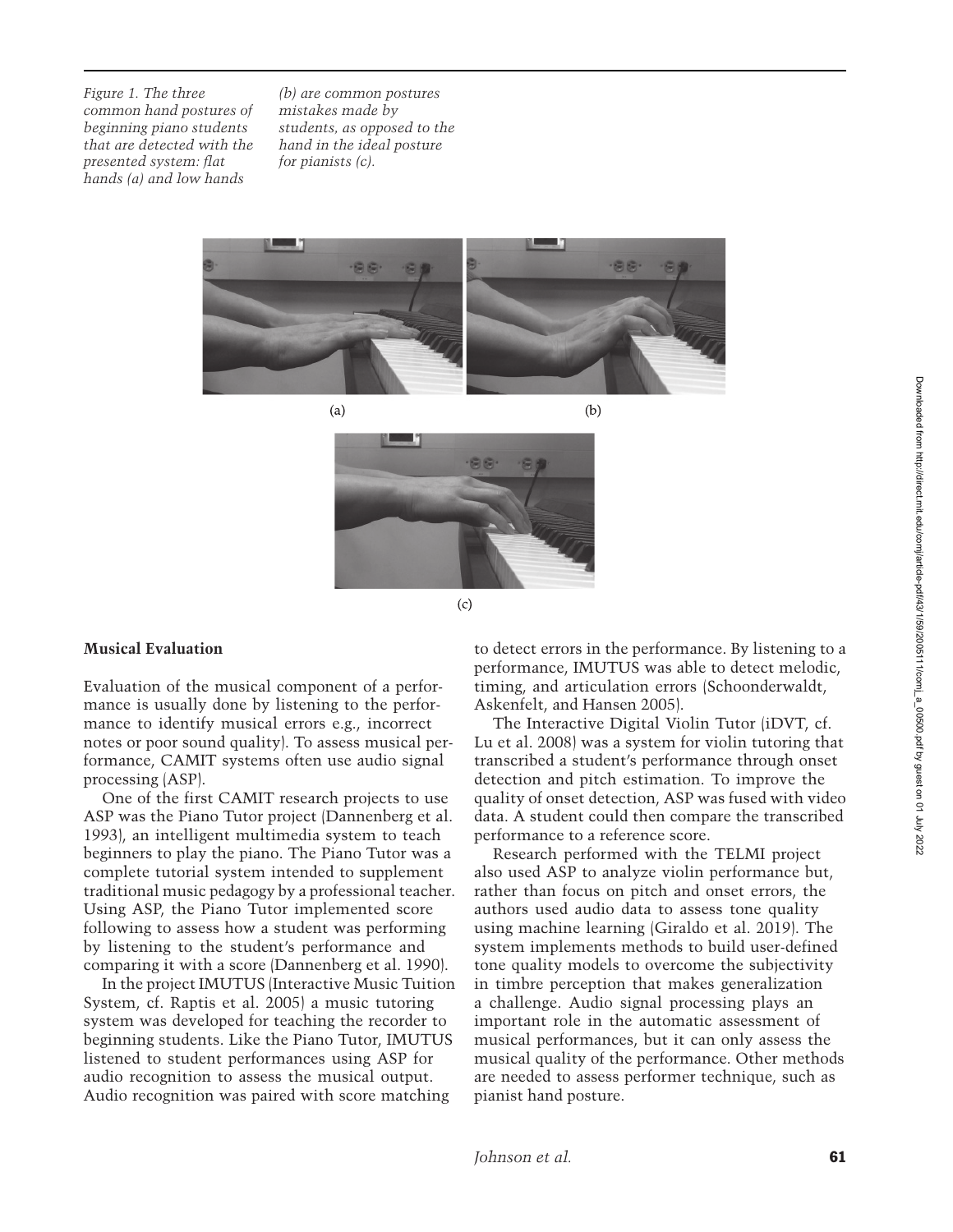#### **Evaluation of Technique**

Automatic assessment of technique requires methods for capturing body position and movements during practice. Researchers in CAMIT have used optical systems, such as motion-capture systems and camera technologies, to capture the needed performance data.

For piano pedagogy, Mora and colleagues [\(2006\)](#page-18-7) used a motion-capture system to track the movements and body posture of a pianist. The system used eight infrared cameras and an average of 79 positional markers to record positional data to construct a 3-D skeleton model that could be overlaid on a video recording of the practice session.

The i-Maestro project [\(Ng et al. 2007](#page-18-8)) used a motion-capture system to capture and analyze performance on stringed instruments for the threedimensional (3-D) augmented mirror application. Twelve infrared cameras and markers attached to the performer, the bow, and the instrument were used in the augmented mirror to capture performer and instrument positional data. The data were used to provide assessment and feedback on the performer's bowing technique and posture.

Motion-capture systems, however, are complicated and expensive, limiting their use outside of laboratory settings. Thus, more accessible methods, such as computer vision or signal processing with low-cost sensors, are needed to capture motion for [technique](#page-17-3) [assessment.](#page-17-3)

Dalmazzo and Ramirez [\(2019\)](#page-17-3) used the Myo armband, which tracks muscle movement in the forearm using electromyography, for the classification of violin bowing gestures. The Myo data were combined with audio data for real-time gesture recognition using a hierarchical hidden Markov [model.](#page-18-9)

Salgian and Vickerman [\(2016\)](#page-18-9) proposed a computer vision–based CAMIT system for conducting students that used the Microsoft Kinect to track students' physical performance. Using Kinect data, the system was able to detect common conducting errors, calculate tempo, and perform articulation recognition.

These works show that assessment of playing technique is an important component of music

pedagogy and can be integrated in CAMIT systems using technologies such as motion capture, computer vision, and ASP. Capturing pianists' hands for assessment of piano technique using these technologies presents its own challenges.

### *Pianist Hand Tracking*

Identifying and tracking pianists' hands for performance analysis has been explored in previous research. Tits and coworkers [\(2015](#page-19-0)) used a markerbased motion-capture system to analyze pianists' hands and finger gestures to determine the performer's level of expertise.

Unfortunately, marker-based approaches are generally intrusive and not readily available outside the laboratory environment. As an alternative, markerless approaches for hand tracking use standard RGB cameras or depth maps from depth cameras, such as the Kinect. A *depth map* is an image in which each pixel represents a distance from the depth camera to a point on the depicted object's surface. [Hadjakos, Lefebvre-Albaret, and Toulouse](#page-17-4) [\(2009](#page-17-4)) presented three methods for hand assignment using RGB video to detect which hand played a note, and [Oka and Hashimoto](#page-18-10) [\(2013](#page-18-10)) used a combination of depth recordings from a Kinect and information from MIDI data to identify a pianist's fingering mistakes. Aristotelis [Hadjakos](#page-17-5) [\(2012\)](#page-17-5) used a depth camera to capture the motion of key points from a pianist's entire body, such as head, shoulders, wrists, and hands. Finally, [Liang et al.](#page-18-11) [\(2016](#page-18-11)) used a depth camera and machine learning to detect finger tapping for playing a virtual piano. These works presented various methods for capturing pianists' hands, but none provided the data needed to analyze hand posture during performance.

There has been some research on systems that capture the precise details of the hand needed for hand-posture analysis. [MacRitchie and McPherson](#page-18-12) [\(2015](#page-18-12)) developed a system for automatic fingering detection that fused data from a high-speed camera and touch sensors. A camera placed at an aerial viewpoint tracked painted markers on the pianist's hands to capture the *x* and *y* coordinates of each finger. Although the data was only 2-D, the coordinates were used to calculate a curvature index,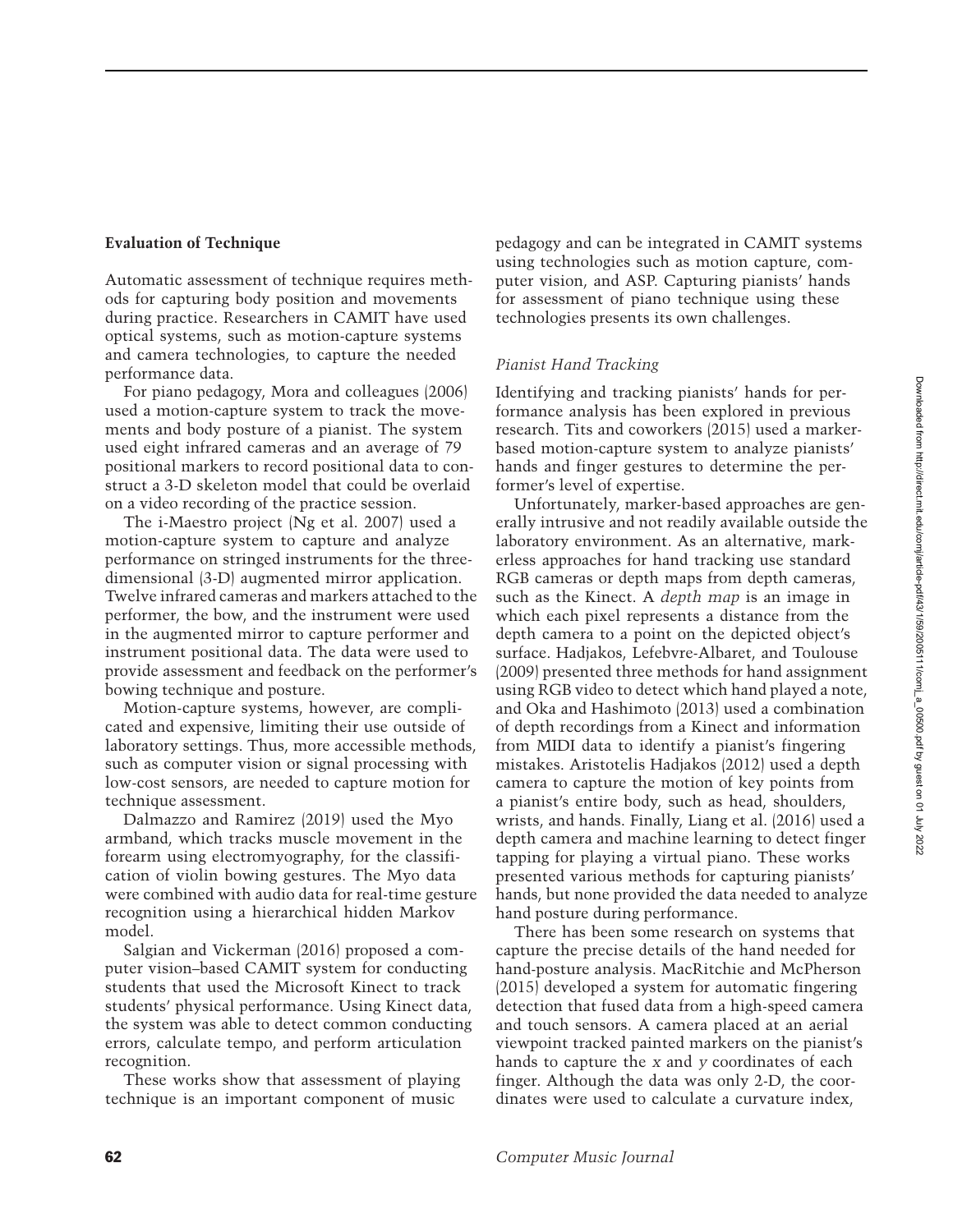*Figure 2. The depth camera is positioned with an aerial viewpoint to capture both hands from overhead (a). (Note that in the final system we used an Intel Realsense SR300 in place*

*of the Kinect displayed here.) Overhead RGB view of the camera which is used for data annotation (b). Example of a depth map that is used for model training and detection (c).*



*CI*. This index was calculated as the ratio between the distance of two points at a given time with distance of the same two points in a reference frame. Although this provides relative information about the curvature of each finger, there is not enough information to fully discriminate between various categories of hand posture. [Li et al.](#page-18-13) [\(2014\)](#page-18-13) proposed a system for pianist hand-posture analysis that detected key regions of the hand using 3-D data. The authors used computer vision with depth cameras to find regions of the hand, such as the hand center, the middle finger, and the wrist. The key points were used to derive features for analysis: the ratio of hand-center height to hand-arch height, and the horizontal and vertical wrist angles. Using these features, a histogram analysis was performed for assessing the range of hand motion during a specific piano piece. The histograms used for analysis were generated using data from the entirety of a performed piano piece and were not used for real-time classification of posture mistakes.

#### System Description

To enhance the piano pedagogy process, students need feedback on their physical performance in addition to feedback about their musical performance. As previously discussed, there is little work being done in systems that do more than just listen to students perform. In this article, we present a novel approach for watching students practice to detect hand-posture mistakes using a 3-D camera. The use of a this type of camera allows for a noninvasive setup and easy installation in any practice space.

The posture-detection system uses a 3-D structured-light camera, such as a Kinect or Intel Realsense SR300, placed above the piano to capture a piano student's hands from above. Figure 2 shows the camera placement (Figure 2a), the scene captured by the camera (Figure 2b), and an example of a depth map as recorded by an SR300 (Figure 2c). With this configuration, both hands are recorded with a single camera and the depth data are used to capture information about the geometry of the hands, which is used to infer hand posture.

To infer hand posture from a single depth map we propose the image-processing pipeline shown in Figure 3. The first step in the pipeline is the hand segmentation, in which the left and right hands are individually identified in the depth map using per-pixel classification. The results are two masks, one for the right hand and one for the left. Edge detection with contour analysis is performed on the masks to identify the bounding regions of each identified hand. This results in two depth maps containing each hand. Feature descriptors are then extracted from the segmented hands and used for training the hand-posture detection model. Once the model has been trained, the extracted features are used with the model to predict the posture category of the segmented hands.

# Data Collection

Data were collected using an Intel Realsense SR300 depth camera. The SR300 uses a short-range structured light system to measure three-dimensional shape at a resolution of  $640\times480$  pixels. It additionally has a 1080i RGB camera. The camera is capable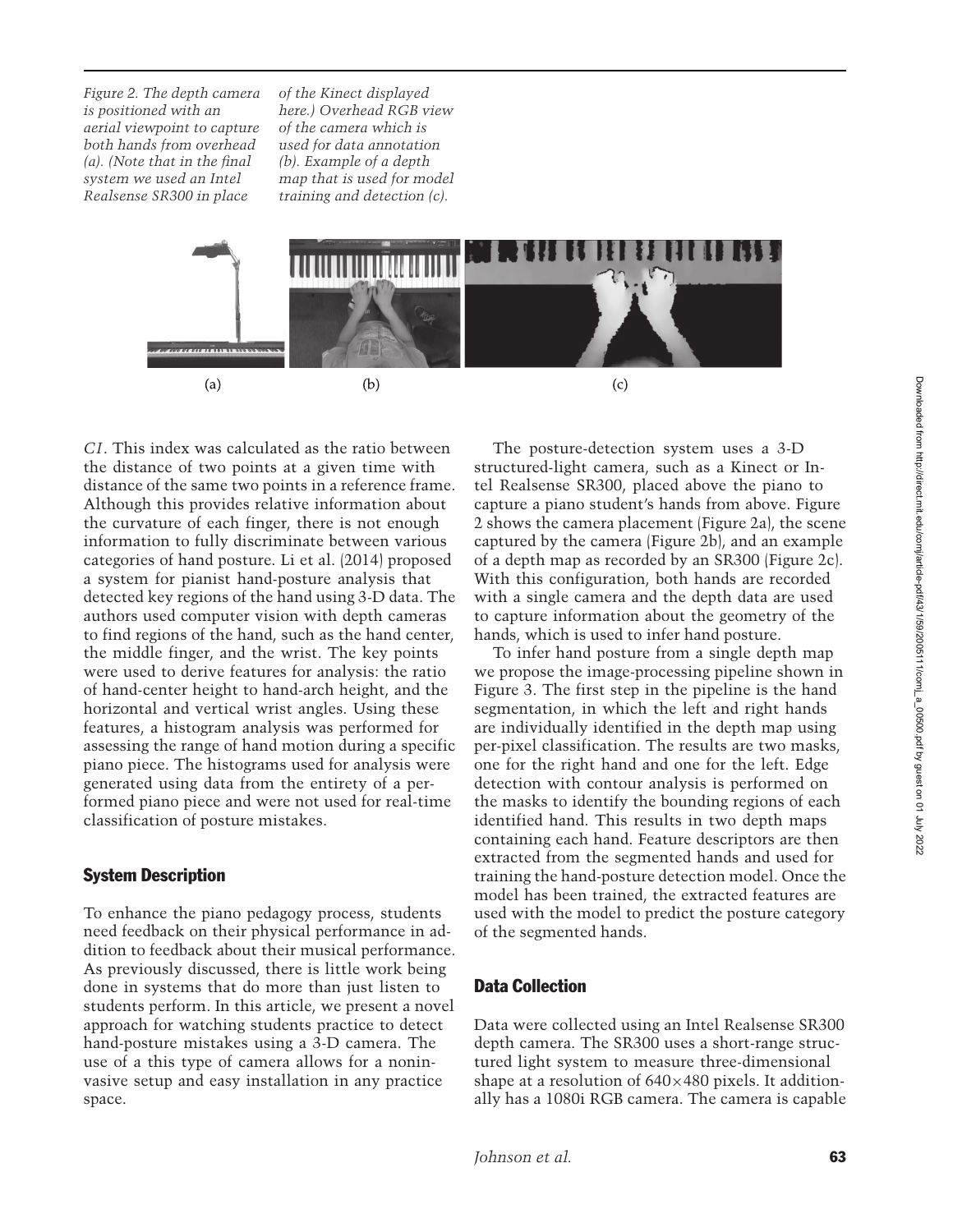*Figure 3. The posture-detection pipeline used for inferring hand posture from depth maps.*



of providing synchronized color, depth, and infrared data at up to 60 frames per second (fps) with depth range of 0.2 to 1.5 m [\(Carfagni et al. 2017\)](#page-17-6).

Using a data-driven approach for hand segmentation and posture analysis requires a diverse set of data to ensure generalization for our models. As this system is being initially designed for beginners, we recruited piano students between the ages of 9 and 12 years for data collection. Using the SR300, we recorded the students playing a variety of piano exercises. The exercises range from basic scales to technical exercises from the popular piano lesson book series *A Dozen a Day* [\(Burnam 2005\)](#page-17-7). For each recording we captured the depth data and color data at 30 fps and a resolution of  $640 \times 480$ . The algorithms described through this work exploit only the depth information. Color data were used to

generate hand masks for training the segmentation model and for human annotation of hand posture used to train the posture-detection models.

# Hand Segmentation

With the emergence of new technologies such as virtual reality, researchers are looking for new means to interact in more natural ways. This has led to an emergence of research on detecting body-part and hand information using camera-based technologies to allow users to interact with a computer more naturally without the use of a physical controller. For example, research into hand-pose recognition utilizes depth cameras to identify detailed 3-D information about key features of the hand, such as joint locations in a 3-D space. These joint locations are then used to infer the pose of a hand that can be mapped to a specific action in the user interface. The first step in the process for pose recognition is to segment specific locations of the hand from the depth map. A similar process is needed for posture detection. Before being able to predict hand posture, the pianist's hands must first be segmented from the depth map in which the hands are interacting with a piano.

Body-part segmentation from 3-D data is a well-researched problem in computer vision. One of the original needs was to identify body parts from depth maps to find specific joint locations for body-pose recognition [\(Shotton et al. 2011](#page-18-14)). To label 31 parts of the body, per-pixel classification was performed using a random decision forest (RDF) trained with custom depth-image features (DIFs). Similar approaches have been used for hand segmentation in hand-pose recognition. [Keskin et al.](#page-18-15) [\(2013](#page-18-15)) used the same approach as as Shotton's team, including the same DIFs, to identify 21 hand parts from a depth map. Thompson and colleagues [\(2014\)](#page-19-1) used this approach as well, but to segment the entire hand from the depth map rather than individual parts of the hand. [Liang, Yuan, and Thalmann](#page-18-16) [\(2014\)](#page-18-16) also used per-pixel classification to parse hand parts from a depth image, but they implemented a new feature descriptor, depth-context features (DCFs), for each pixel. The new pixel descriptors improve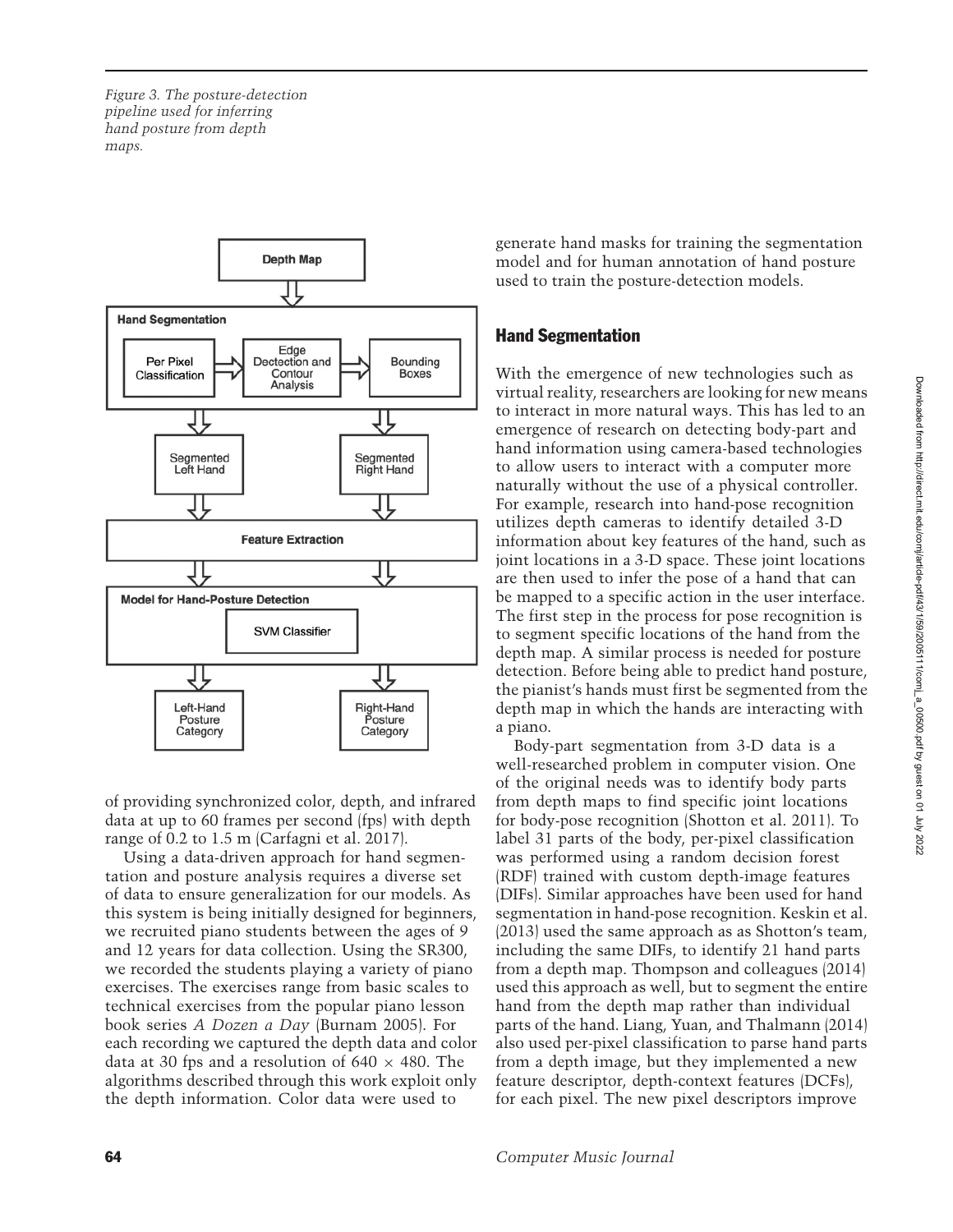segmentation accuracy compared with the DIFs used by Shotton's team. In all of these works, there is a single hand in the scene and the hand is not in physical contact with other objects. In contrast, our work involves a depth-map scene in which two hands are both in physical contact with a piano.

There has also been research into segmenting a hand that is interacting with an object. Liang and colleagues [\(2016\)](#page-18-11) [extended earlier work \(](#page-18-16)Liang, Yuan, and Thalmann [2014\)](#page-18-16) with a system for playing a virtual piano. In that work, fingertips are tracked while tapping on a flat surface to mimic piano playing. To segment the hand they use skin color detection combined with the random sample consensus algorithm for plane fitting to improve the accuracy. Then an RDF is applied to the segmented hand to predict 3-D joint locations. To avoid the added complication of skin detection as well as the challenges of using both color and depth data, we utilize only depth data for hand segmentation. Kang and coworkers [\(2016\)](#page-18-17) have shown that the per-pixel classification approach can be successfully used to segment a hand interacting with an object using the same DIFs as Shotton. The descriptors were used to train the RDFs using depth maps of participants interacting with various objects.

In this work, we use per-pixel classification using an RDF to segment the left and right hands from the depth-map scene. We experiment training the RDF with both Shotton's DIFs and Liang's DCFs to find the optimal descriptors. The rest of this section discusses, in detail, the process and descriptors used to isolate each hand from a single depth map.

#### **Per-Pixel Classification**

The task of per-pixel classification is to predict a category for every pixel in an image or a depth map. For each pixel, features are extracted that are used for training a classification model, such as an RDF. The rest of this section presents the process of training an RDF for per-pixel classification identifying the left hand, the right hand, and the background from a depth map. The classification results of training the RDF with either of two feature descriptors are also

presented. First we look at DIFs [\(Shotton et al. 2011](#page-18-14)) as used for body part inference, then the more-recent DCFs [\(Liang, Yuan, and Thalmann 2014](#page-18-16)).

#### *Depth-Image Features*

Depth-image features are discriminative features that compare the depth values of pairs of pixels in a neighborhood to capture a representation of the surrounding context of a given pixel *p*. Following [Shotton et al.](#page-18-14) [\(2011](#page-18-14)), for each feature of *p*, two offset parameters, *u* and v, are randomly selected and are used to determine the pixel locations of each offset. The feature is computed as the difference, in depth values, at each offset location. Each feature is computed as

<span id="page-6-0"></span>
$$
f_{\theta}(I, p) = d_I \left( p + \frac{u}{d_I(p)} \right) - d_I \left( p + \frac{v}{d_I(p)} \right), \qquad (1)
$$

where  $d_I(p)$  is the depth value of pixel p in image *I*. To ensure depth invariance, the offsets are normalized to the depth of *p* using  $1/d_I(p)$ . A large constant value is given to any offset pixel that lies on the background or outside the bounds of the image.

The offset parameters, *u* and v, are randomly sampled from a uniform distribution. The range of the offset sampling affects the size of the neighborhood to examine; a small sampling range for the offset values represents a narrow context that is close to the pixel, whereas a large range increases the area being captured by the features.

Figure 4b shows an example of a subset of four randomly sampled pairs of offset locations for a pixel, marked with a black "x" located on the left index finger. Each pair of feature offsets is represented in the figure by a distinct shape. For each offset pair, the difference in depth is calculated using Equation [1.](#page-6-0) In practice the number of offset pairs is much higher; here we use a small value for the purpose of visualization.

#### *Depth-Context Features*

Dept[h-context features \(](#page-18-16)Liang, Yuan, and Thalmann [2014\)](#page-18-16) provide a more-structured approach to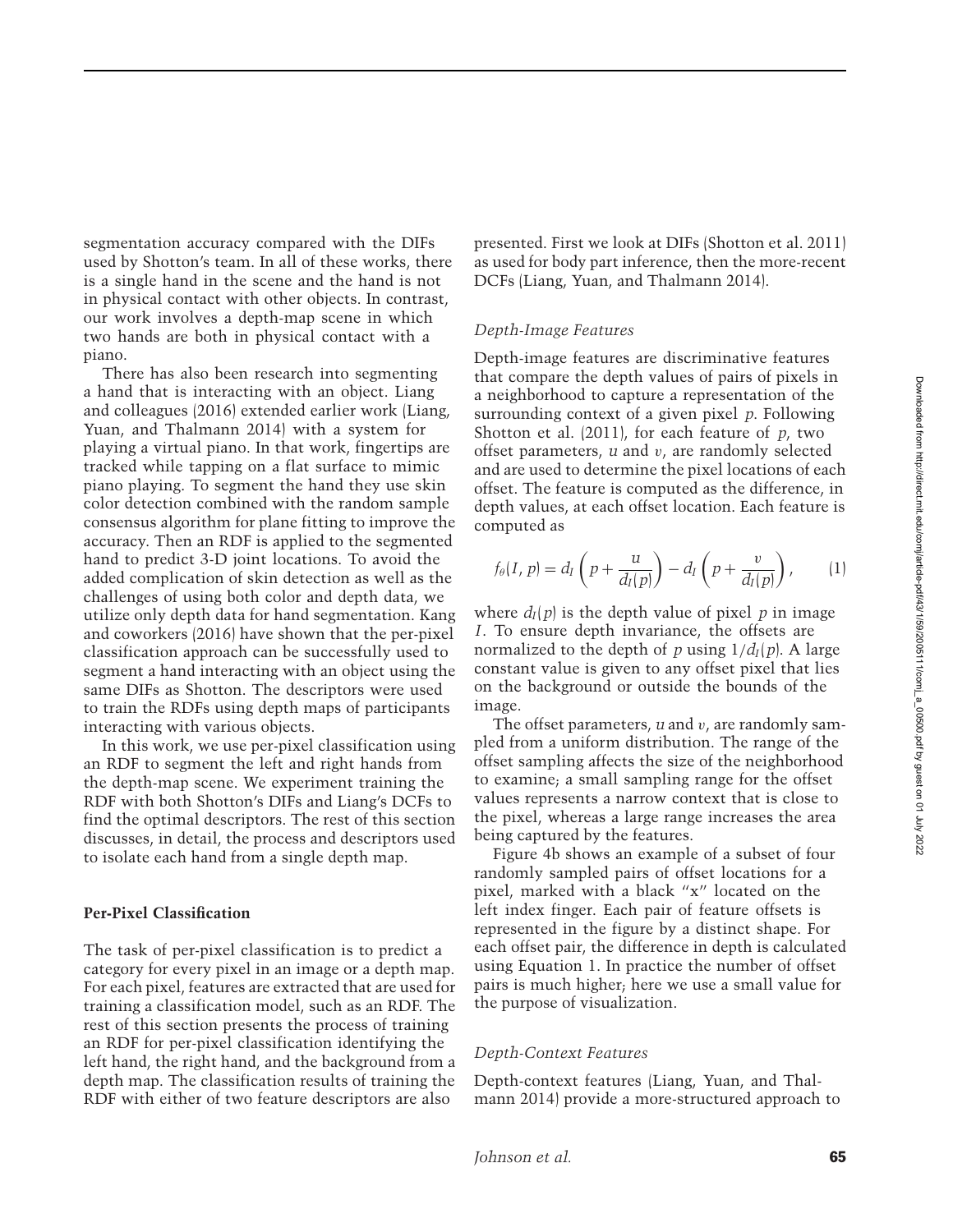*Figure 4. The original depth map (a), and examples of extracting features of a single pixel in a depth map used to classify the pixel as either hand or background of offset: a subset of*

*depth-image feature (DIF) offsets (b), and depth-context feature (DCF) offsets with parameters* M = *4 and*  $r = .15$  (c) and  $M = 5$  and  $r = .15$  (d).



examining the context of a pixel's neighborhood. Instead of using randomly generated context points, Liang and colleagues assert that points nearer to the classification pixel better describe the context of the pixel as compared with points that are further away. Thus Liang's team propose a distance-adaptive sampling scheme that samples more densely from points closer to the classification pixel. The distance of the context points from the current pixel is defined by maximum range value *r*, and the parameter *M* defines the number of context points to sample. Figures 4c and 4d show examples of the selected context pixels using the distance-adaptive approach with different *M* values for a pixel on the left index finger (marked with a black "x").

Following the method developed by Liang's team, depth invariance is handled using offsets of depthcontext points defined in 3-D space rather than the image plane. The location of the 3-D context points relative to pixel *p* with 3-D coordinates v can be defined as  $v_d = [a_d, b_d, 0]^T$ . Therefore, to find the pixel coordinates, *pc*, we must project the depth context point back to the image plane with  $p_c = \Psi_p(v + v_d)$ . The feature value for a context point is thus calculated as the difference between

the depth of the current pixel and the depth of the context points at the projected pixel coordinate:

$$
f_{\theta}(I, p, v_d) = d_I(p) - d_I[\Psi_p(v + v_d])],
$$
 (2)

where  $d_I(p)$  is the depth at the given pixel as found in the depth map.

#### *Classification Using Random Decision Forests*

To predict a category for each depth-map pixel, we utilize an RDF classifier. An RDF is an ensemble classifier composed of *T* decision trees whose predictions are aggregated using votes weighted by the posterior probabilities to make the final prediction. Each decision tree *t* is composed of split and leaf nodes. A split node contains a feature and threshold value used to determine the branching direction. A leaf node contains a learned probability distribution  $P_t(c|I, x)$  for labels *c*, where *I* is the image and *x* is the pixel to classify.

To train an RDF, a random subsample (sampled with replacement) of the training data is selected to train each tree in the forest. Additional randomness is applied when finding the split parameters of a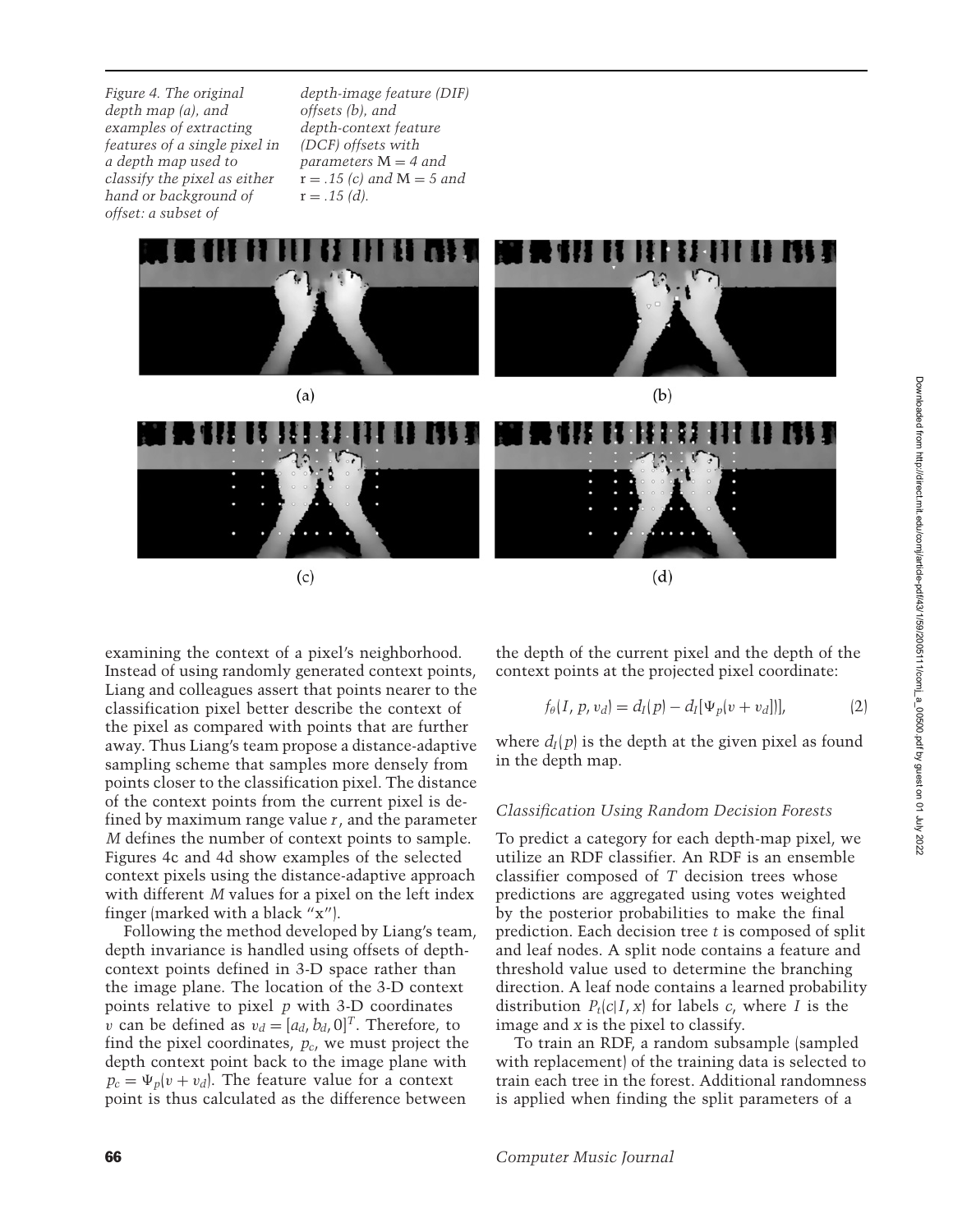node during construction of an individual tree. At each node, a random subset of features is selected for consideration when calculating the criteria for splitting. This approach helps to improve accuracy and reduce overfitting [\(Breiman 2001\)](#page-17-8). Training samples are generated by randomly sampling *N* pixels from a depth map for each pixel category and calculating the corresponding feature values for the sampled pixels. This is done for each depth map in the training data to generate a complete training set for the RDF.

To segment the hands from the depth map, each pixel is assigned a label by evaluating all trees in the forest and calculating the weighted average using

$$
P(c|I, x) = \frac{1}{T} \sum_{t=1}^{T} P_t(c|I, x).
$$
 (3)

A label *l* is then assigned to each pixel *x* of image *I* by  $l = \arg \max_{c} P(c|I, x)$ .

#### **Experiments**

To validate the hand segmentation approach previously discussed and to find the optimal feature descriptors, we performed a set of experiments comparing the DCF and DIF descriptors. An RDF class[ifier,](#page-18-18) [implemented](#page-18-18) [with](#page-18-18) [scikit-learn](#page-18-18) [\(](#page-18-18)Pedregosa et al. [2011\)](#page-18-18) and consisting of ten trees with a maximum depth of 20, was used in the experiments. The rest of this section presents the results of the hand segmentation approach on a real-world data set.

The data set consists of depth maps from the recordings of the students. A subset of the recordings was created by sampling the depth-map recordings every second. This results in a set of 661 depth maps for training. For each of the depth maps, a mask was created to label the pixels as either left hand, right hand, or background.

#### *Results*

To evaluate our feature sets on the original data set and find optimal parameters, we tested both the DIF and the DCF with varying parameters. Both descriptors have two main parameters to tune. For

DCF the parameters are *M*, which influences the number of features per pixel, and the range for offset selection. DIF has similar parameters: *N*, the number of features, and the range, indicating the size of the neighborhood for offset selection. The *N* value for DIF in the experiments corresponds to the number of features for each *M* of the DCF descriptor. To ensure that the segmentation models are not overfitting to data that has already been seen, we use a participant-based, leave-one-out cross validation. In this scheme we train the segmentation models on all but one participant and use the leftout participant's data for testing the model. The classification accuracy and F-score of each round of cross validation are then averaged. Figure 5 shows the results for each descriptor and parameter set.

Overall, the results show that DCF consistently performs better in terms of both classification accuracy and F-score. Furthermore, we see that generally the more features used in training, the better the performance of the classifier. For real-time prediction, however, we need to select a parameter value that balances accuracy against prediction time. Prediction time is dependent upon the number of features to be extracted. For this reason, we find  $M = 5$  and  $r = .2$  to be the best combination of DCF parameter values for hand segmentation.

#### Detecting Hand Posture

With the left and right hands segmented from an input depth map, the next step in the posturedetection pipeline is to extract descriptors from the segmented hand depth maps for use with the posturedete[ction models. In our previous work \(](#page-18-2)Johnson et al. [2016\)](#page-18-2), two feature descriptors were compared and found to have similar results. Using an expanded real-world data set, we experiment with the same descriptors, histograms of oriented gradients, and histograms of normal vectors. The features are used to train and test a posture-detection model based on support vector machines (SVMs). The rest of this section discusses the feature extraction-process and building the posture-detection model.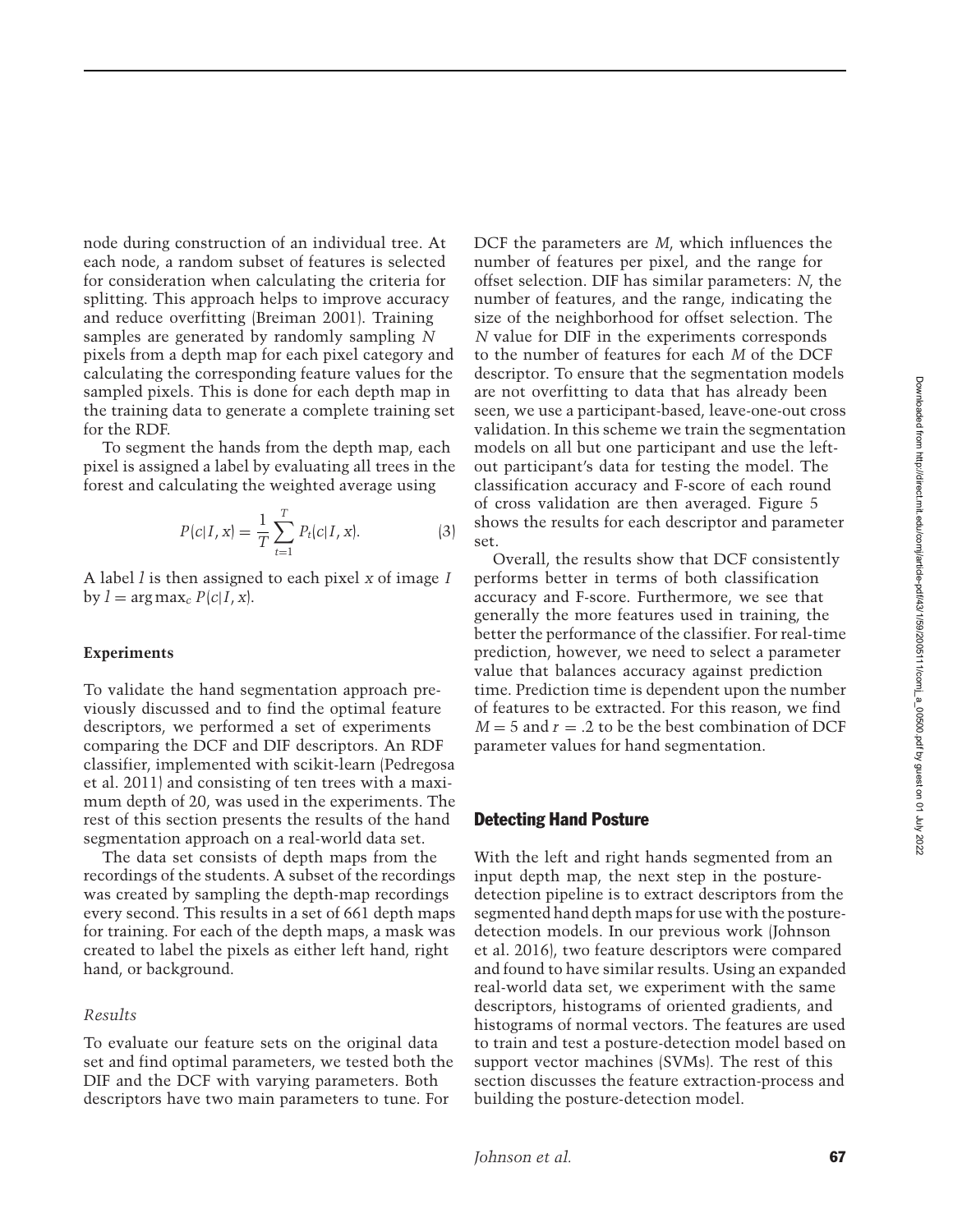*Figure 5. Per-pixel classification results of hand segmentation using DCF and DIF with varying range and neighborhood*

*sizes: DCF accuracy (a), DIF accuracy (b), DCF F-score (c), and DIF F-score (d).*



#### **Feature Extraction**

Two methods for extracting descriptors from the depth maps are compared, histograms of oriented gradients (HOGs, cf. [Dalal and Triggs 2005\)](#page-17-9) and histo[grams](#page-19-2) [of](#page-19-2) [normal](#page-19-2) [vectors](#page-19-2) [\(HONVs,](#page-19-2) [see](#page-19-2) Tang et al. [2013\)](#page-19-2). Histograms of oriented gradients are image descriptors often utilized for object and human recognition with RGB and grayscale images. Although influenced by the HOG approach, the HONV descriptors were specifically designed for depth data, describing the geometry of the surface of objects [\(Tang et al. 2013](#page-19-2)).

The key idea behind the HOG approach is to capture local shape through edge strength and direction. In the RGB space, HOG descriptors are calculated by approximating the derivative of color intensity in the *x* and *y* directions of an image. The gradients are converted to polar form in order to generate orientation angles and corresponding magnitudes for each pixel in the image. Next, histograms are generated for the image through sliding nonoverlapping windows (or cells). For each cell, orientation angles are voted into bins with the votes weighted by the magnitudes, thus capturing both the direction and strengths of change. Extraction using HOGs also includes a process for normalizing gradient strengths over a block of cells. [Dalal and Triggs](#page-17-9) [\(2005](#page-17-9)) explored four different normalization schemes, called L1-norm, L1-sqrt, L2 norm, and L2-Hys. They found that all work equally well except L1-norm, which reduces performance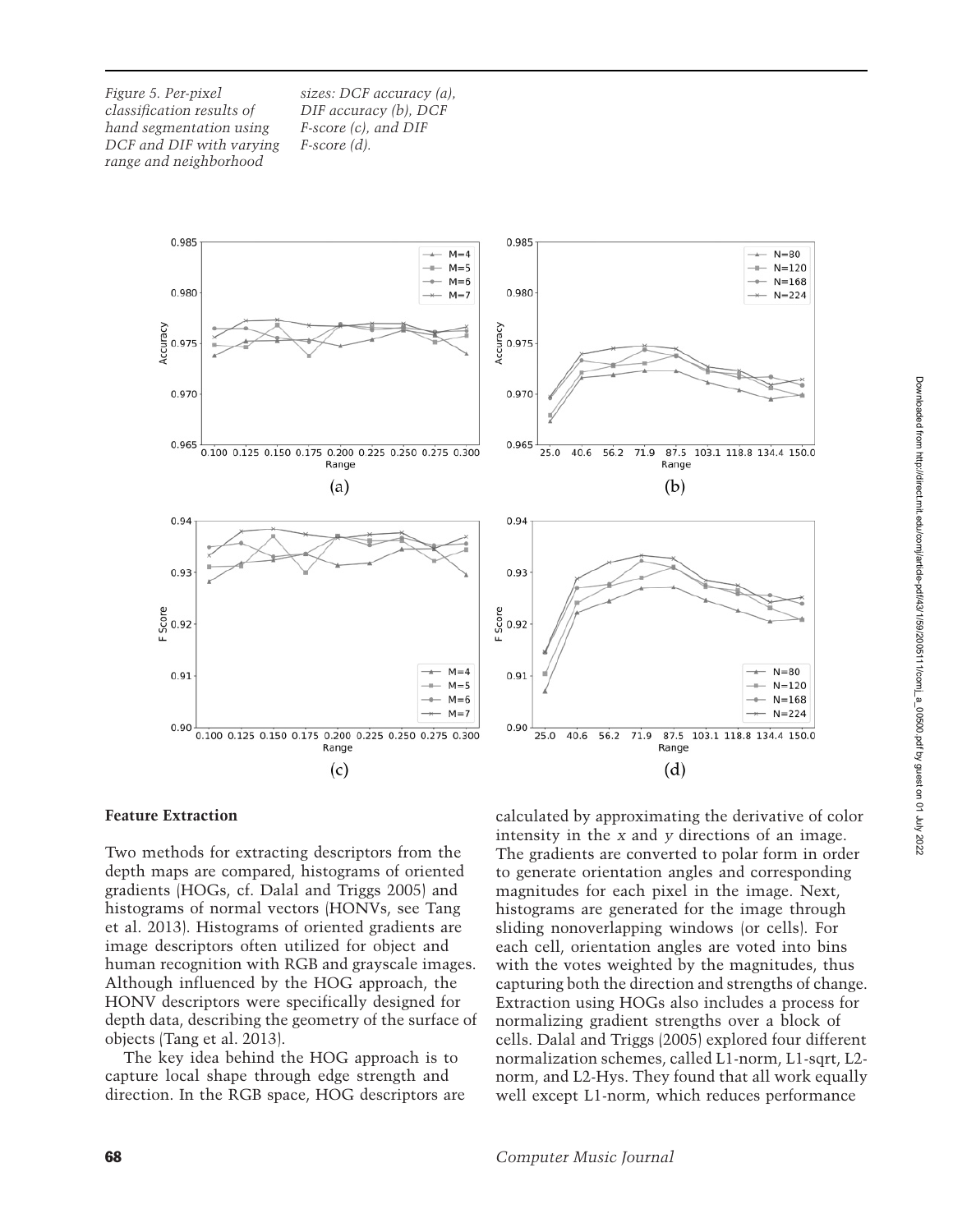by 5 percent. For this work, we use L1-sqrt for normalization in all experiments.

Although [Dalal and Triggs'](#page-17-9)s work was performed on RGB images, the HOG approach has also been shown to work for object and human detection with depth data [\(Spinello and Arras 2011;](#page-18-19) [Lai et al. 2011](#page-18-20)). And although the data is not in the RGB space, the HOG approach calculates the orientation and magnitude of the change in depth values. Thus, when applied to depth maps, these features capture the shape of an object not only via edge direction but also by capturing the depth gradients over the surface of the object. For example, when a pianist is playing with too low a wrist, the gradients of the top of the hand will be greater than when playing in correct form, in which case the top of the hand is flat.

On the other hand, HONV descriptors were developed specifically for depth data to provide a geometric representation of objects [\(Tang et al.](#page-19-2) [2013\)](#page-19-2). For HONV descriptors, the *x* and *y* gradients are used to calculate the azimuth and zenith angles of normal vectors of unit magnitude. The angles of each pixel in a window are voted into 2-D histograms. The experiments performed by Tang's group showed that HONVs generally perform better than HOGs in object recognition using depth maps. Although we do not apply block normalization to their implementation, we have added L1-sqrt normalization to explore its effects on posture detection.

#### **Training**

Owing to wide variations in hand shapes, playing style, and error postures, combined with a limited number of participants for data collection, we decided to use student-specific posture-detection models for training. To validate this approach, we used recordings of depth data from four piano students, each performing the same five beginner piano exercises. Participant 1 (P1) was 12 years old, participant 2 (P2) was 11, participant 3 (P3) was 9, and participant 4 (P4) was 11. The exercises for this study were all in the key of C major and were mostly monophonic, although there were a few

simple chords in one of the exercises. The length of each exercise recording varied per student, with an average length of 26 sec. The left and right hands of each frame of the recordings were separately annotated with one of the three posture categories. Using the annotated data, the hands were segmented from the depth map using the procedure outlined above. After segmenting both hands, the right hand was flipped horizontally, giving the image the same orientation as the left hand, affording the ability to train a single detection model for each student (as opposed to individual models for each hand). For each student model, an SVM was then trained using the features extracted from both hands. The following section discusses the results of training with each descriptor and the effects of various parameter values.

#### **Experiments**

Both feature descriptors have a number of parameters to tune for optimal prediction. In this section, we present the results of experiments for parameter tuning to find the best descriptor and parameter values for posture detection. Due to the high dimensionality of the data, SVMs are used for prediction. The rest of this section explores the effects of employing the two descriptors and their corresponding parameters for posture detection. To validate the training, we use threefold cross validation using 1-second windows of the recordings. This scheme is meant to reduce the overfitting effects seen with standard cross validation of sequential images, in which neighboring frames, which have minimal variation, are split into the training and testing data.

#### *Image Size*

In general image-processing algorithms, such as those for object recognition, the input images are required to be rescaled to a constant size, such as  $128\times128$ , for a consistent size of feature vectors. As posture detection requires information that is more fine-grained than does general object recognition, rescaling could lead to information loss that would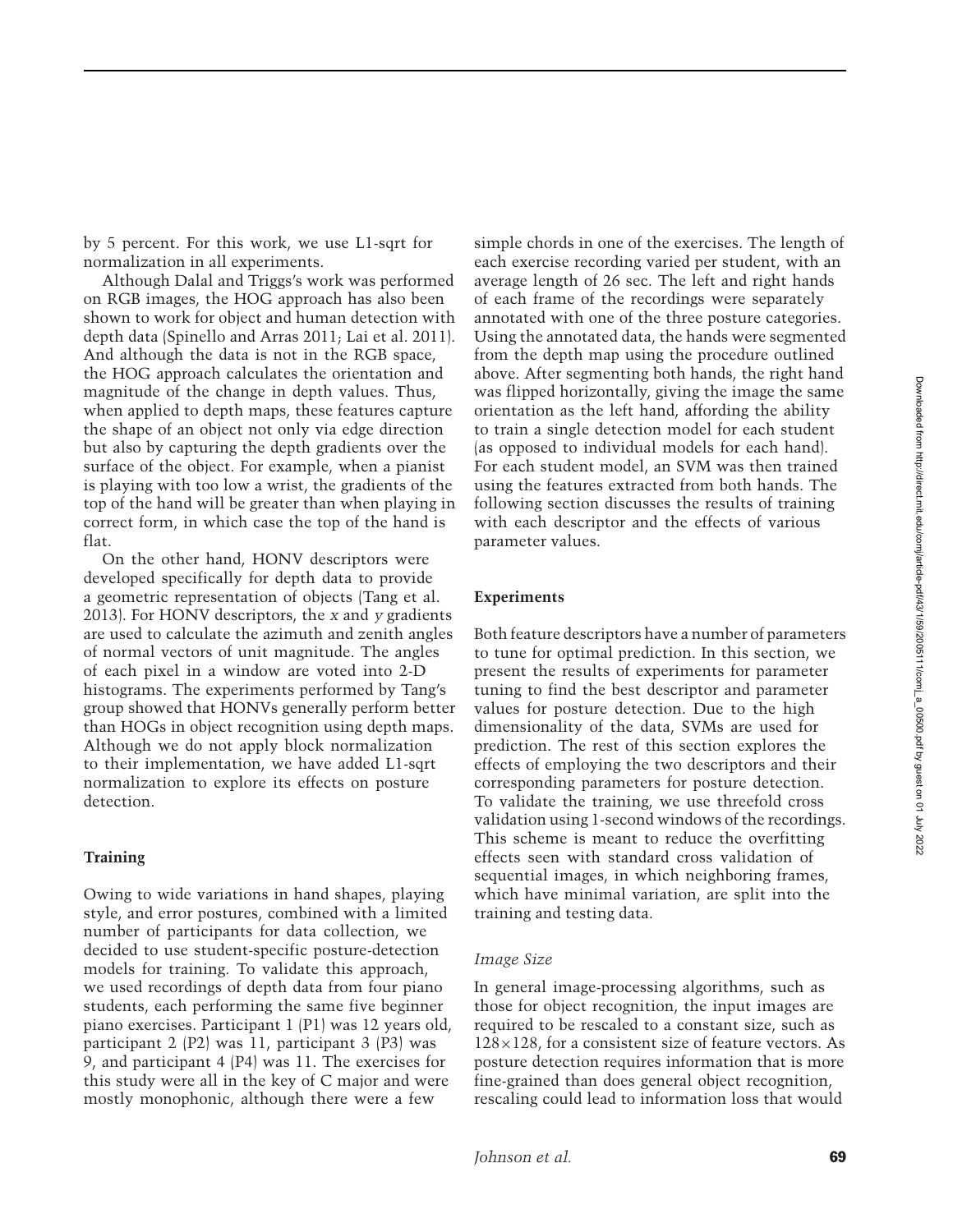Downloaded from http://direct.mit.edu/comj/article-pdf/43/1/59/2005111/com<u>j\_a\_</u>00500.pdf by guest on 01 July 2022 Downloaded from http://direct.mit.edu/comj/article-pdf/43/1/59/2005111/comj\_a\_00500.pdf by guest on 01 July 2022

<span id="page-11-0"></span>**Table 1. Average Accuracy of Hand-Posture Detection**

|             | $128 \times 128$ | $90 \times 160$ | $130 \times 190$ | $96 \times 96$ |
|-------------|------------------|-----------------|------------------|----------------|
| HOG.        | 93.3%            | 92.9%           | 93.3%            | 93.1%          |
| <b>HONV</b> | 94.7%            | 94.8%           | 94.6%            | 94.8%          |

*Hand posture detected using histogram of oriented gradients (HOG) and histogram of oriented normal vectors (HONV) descriptors.*

affect detection performance. Using larger images, however, leads to larger feature vectors that may affect runtime performance. Furthermore, reducing the image to a square changes the aspect ratio of the extracted hand regions, which was found to have an average ratio of 9:16. Rescaling to this ratio may represent the shape of the hand more accurately but can also lead to information loss. The largest hand region was found to be  $130\times190$ ; so to keep all the hand information available we also experimented with increasing all images to this size by padding the front of each image axis with zeros in order to keep a consistent size without rescaling the image. For this experiment we used a default cell size of 8×8 and the default block size of 3×3 and an SVM with a linear kernel.

As shown in Table [1,](#page-11-0) the various image sizes appear to have limited effect on prediction accuracy, with HONVs slightly outperforming HOGs in all cases. Figure 6 shows the prediction results of the image sizes for each participant, which paints a slightly different picture. Although the image sizes have limited effect on accuracy, the HONV approach improves the accuracy for the hardest case participant: P3 benefits from an average 4.5 percent increase in accuracy using HONV descriptors. As image size has negligible effects on performance, we used a scaled image size of  $128\times128$  for the rest of the experiments.

#### *Cell and Block Sizes*

Dalal and Triggs [\(2005](#page-17-9)) found the optimal cell size for detecting humans in images with HOG descriptors to be  $6\times6$  and the optimal block size to be  $3\times3$ . Because posture detection benefits from an understanding of the full geometric shape of the hand, not just edge shape, different cell and block sizes may have different results for posture detection. Figure 7 presents the results of testing a range of cell and block sizes for each descriptor. The HONV approach was also tested without block normalization. In the case of posture detection, a smaller cell size results in increase prediction performance. (Due to computational resources we omit a cell size of 4×4 for the HONV approach. Because this approach use 2-D histograms, the resulting feature vectors require significantly more space than the HOG approach.) Similar to the results of [Dalal and Triggs,](#page-17-9) block sizes of  $2 \times 2$  and  $3 \times 3$ tend to work best for hand-posture detection using HOGs. On the other hand, HONVs usually benefit from normalization, but they are less affected by block size.

# *Exercise-Based Training and Oversampling*

In the previous experiments, cross validation was performed by partitioning the data into 1-sec windows and splitting the windows into training or testing sets. In this section, we utilize a "leave-oneexercise-out" cross validation approach to validate models of posture detection that were trained for individual participants. In this scheme, cross validation is performed by training the model with four of the five exercises, and the model is tested on the exercise that was left out. For this experiment, prediction is performed by training an SVM using an RBF kernel with  $C = 10$  and  $\gamma = .01$ , using the HONV descriptor with  $8\times8$  pixels per cell and  $1\times1$ blocks for normalization.

One of the challenges of using customized prediction models is that there is little control over the number of samples collected per category, potentially leading to an unbalanced data set. Table [2](#page-12-0) provides an overview of the category counts per participant, indicating that each participant is prone to different distributions of posture categories, with some categories having relatively few samples.

Two common methods for dealing with unbalanced data are majority undersampling and minority oversampling. Undersampling is not a good idea in this case, because it would require the data to be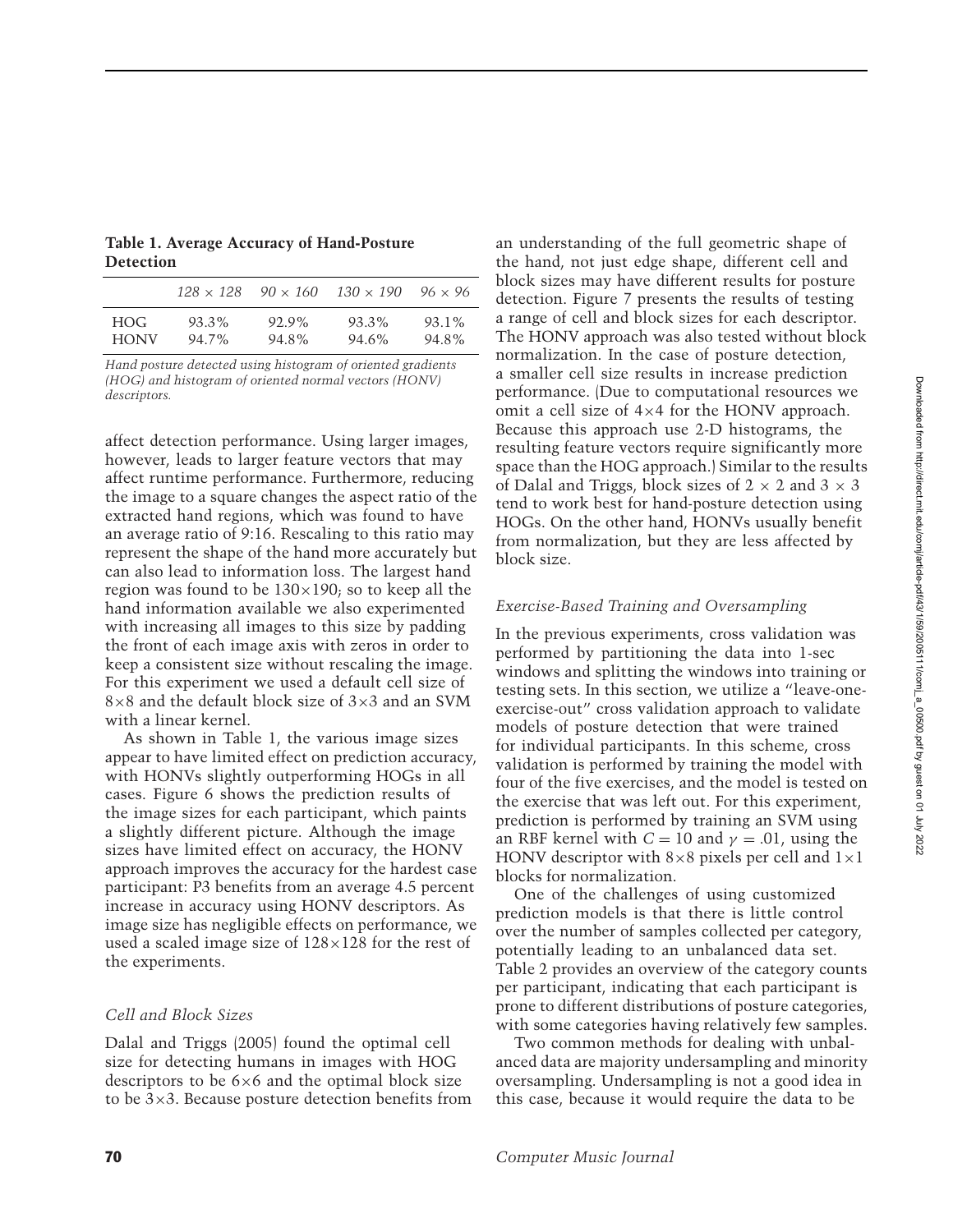*Figure 6. Individual participant posture detection accuracy of different depth map sizes using: HOG (a) and HONV (b) descriptors.*

*Figure 7. Accuracy of hand-posture detection for HOG (a) and HONV (b) descriptors with different cell and block sizes.*









**Table 2. Hand-Posture Category Counts for Test Participants (P1–P4)**

<span id="page-12-0"></span>

|                | Correct | Low Wrists | Flat Hands       |
|----------------|---------|------------|------------------|
| P1             | 6,011   | 162        | 1,021            |
| P <sub>2</sub> | 3,917   | 1,336      | 47               |
| P <sub>3</sub> | 2,262   | 3,376      | $\left( \right)$ |
| P <sub>4</sub> | 6,111   | 286        | 2.7              |

under-sampled to the size of the smallest class. In this case, our data would not be large enough to train a robust model. Instead, we use oversampling to



balance the data, testing both the synthetic minority oversampling technique (SMOTE) and adaptive synthetic sampling (ADASYN). Rather than simply oversampling with replacement, SMOTE oversamples by generating data in the feature space by calculating features for synthetic samples that lie between a minority sample, *xi*, and a neighbor, *xzi*, selected randomly from the *k* nearest neighbors. The new features are calculated using  $x_{new} = x_i + \lambda (x_{zi} - x_i)$  where  $\lambda$  is a value between between 0 and 1 selected randomly for each sample [\(Chawla et al. 2002\)](#page-17-10). Similarly to SMOTE, ADASYN [\(He et al. 2008](#page-17-11)) uses interpolation to generate new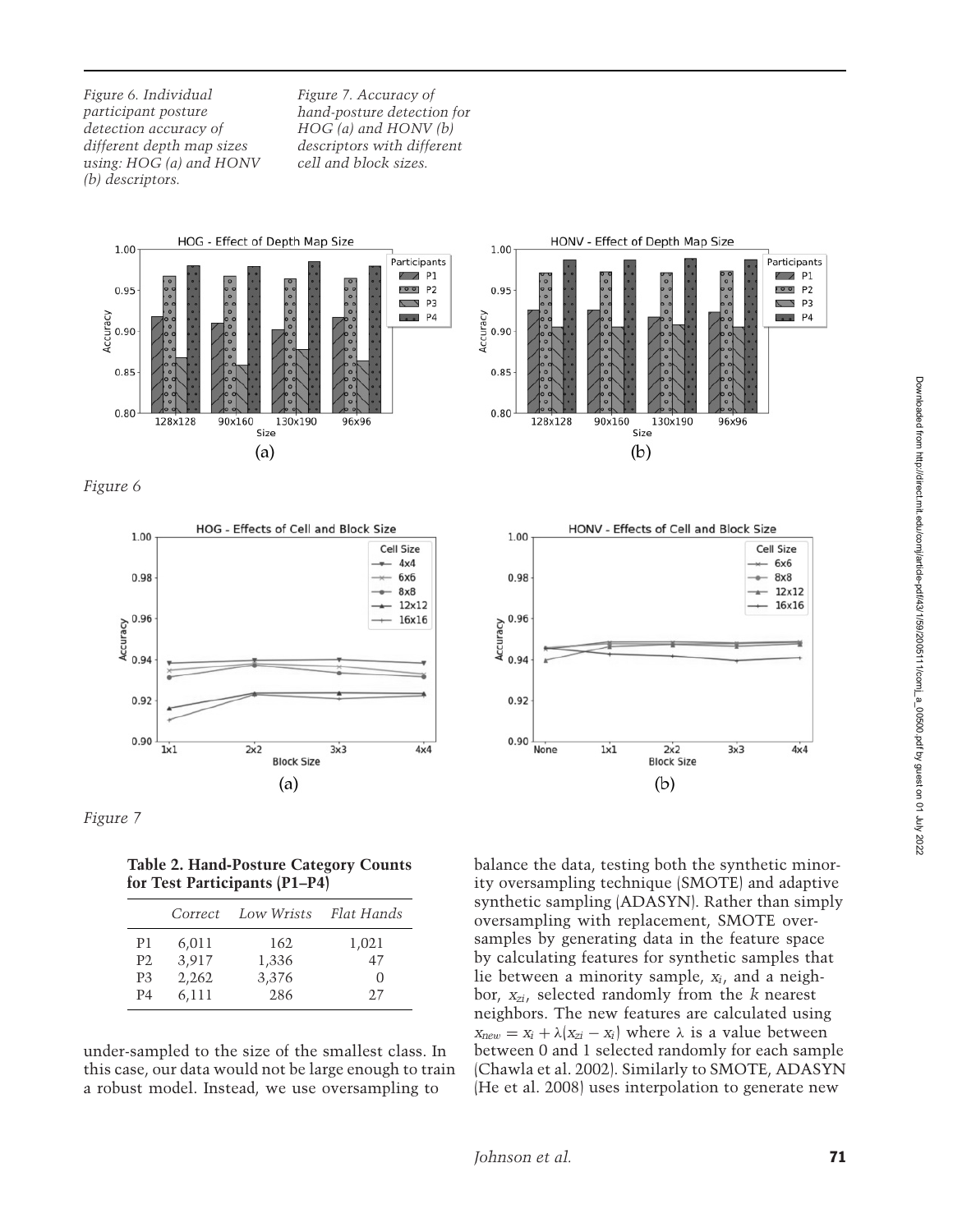*Figure 8. Accuracy of hand-posture detection using different oversampling methods for balancing the training data of Participant (P) 1–4.*



samples, but it is biased to select samples that are harder to learn. In other words, more synthetic samples are generated for samples that are hard to learn, effectively adapting the decision boundary towards the hard-to-learn samples. Oversampling, with SMOTE or ADASYN, generates a balanced data set for training the posture-detection models.

There are four SMOTE variations for selecting minority samples to use for sample generation. Regular SMOTE simply uses a random selection from all possible minority samples [\(Chawla et al.](#page-17-10) [2002\)](#page-17-10). The Borderline-1 and Borderline-2 SMOTE variations classify minority samples as "in danger" if fewer than half the neighboring samples are from the same class. The in-danger samples are then selected to use [for](#page-17-12) [new](#page-17-12) [sample](#page-17-12) [generation](#page-17-12) [\(](#page-17-12)Han, Wang, and Mao [2005\)](#page-17-12). The fourth variation, SVM SMOTE, takes the support vectors of a trained SVM into consideration to select the samples used for new sample generation [\(Nguyen, Cooper, and Kamei](#page-18-21) [2011\)](#page-18-21). Figure 8 shows the results of the prediction models for each of the individual participants, using either of the SMOTE variants or ADASYN to balance the data sets. Most of the oversampling variants have little effect on performance of the inference models, but there are a few exceptions. The SVM SMOTE variant shows improved accuracy for participants P2 and P4, and Borderline-2 shows a decrease in accuracy for P2. Little change is shown for P3 with each technique, because the data were already

well balanced between two classes. Furthermore, a review of the participant-based confusion matrices from models trained with the SVM SMOTE (see Figure 9b) compared with the confusion matrices for models trained with no oversampling (see Figure 9a) shows that SVM SMOTE improves prediction for certain minority classes. For example, there are improvements in the "flat hands" class for P1, as well as the "low wrists" class for P4. In cases where the number of samples is substantially smaller than the majority class, oversampling does not provide an improvement.

In this section we have detailed the process and results of tuning individual posture-detection models and the features used to train the models. Considering a trade-off between accuracy and runtime performance, it was found that HONV descriptors with a cell size of  $8\times 8$  and a block size of  $1\times1$  are optimal for a depth map of  $128\times128$ pixels. The results of the exercise-based scheme for cross validation show that it is possible to achieve a working prediction model using as little as four exercises for training. This is, however, dependent upon the severity and frequency of a student's errors in posture. Such considerations would need to be made when designing a detection-training interface. In cases where the third posture category is too small, the model could instead be trained as a binary classifier until enough samples of the category are recorded.

# **Discussion**

This work presented and evaluated an approach for the automatic assessment of pianist hand posture using data recorded with a depth camera. Implementing this system into a CAMIT interface requires converting assessment output (i.e., the detected hand-posture class) into feedback that is presented to the student. Further, utilizing student-specific detection models raises a number of implications for system design. In the rest of this section we discuss considerations for assessment feedback as well as some possible solutions to the implications of training student specific models.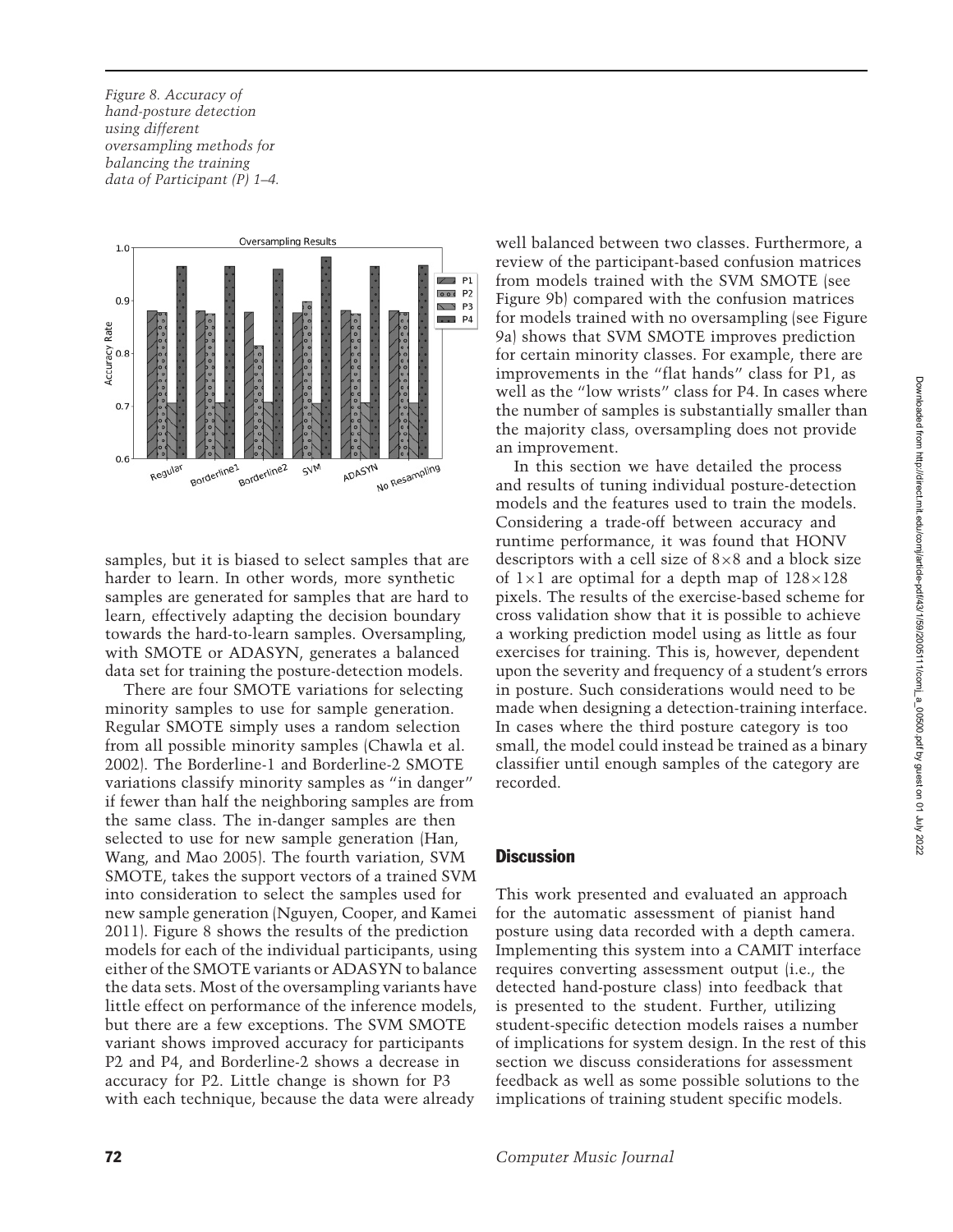*Figure 9. Confusion matrices for each student posture model trained without oversampling (a) and with a support vector*

*machine–based synthetic minority oversampling technique, SVM SMOTE (b).*



#### **Considerations for Interface Design**

Based on our review of the CAMIT literature, we find three main techniques that may be used to provide beginning students with feedback about their performance: (1) real-time feedback with auditory cues [\(Ferguson 2006](#page-17-13); [Ng et al. 2007](#page-18-8)), (2) video playback of a practice session augmented with visual feedback [\(Ng et al. 2007](#page-18-8)), and (3) performance-quality scores and visualizations [\(Blanco and Ramirez 2019](#page-17-14)). To be effective, the interface must be motivating and informative, and it must help the student improve. As previous research has shown these techniques to be effective, an ideal interface may provide elements of each method. Choosing the proper feedback method, however, must take a few aspects into consideration: the amount of information presented to the student, the student's ability to understand and process the information, and the

robustness of the detection system for providing correct information.

The simplest feedback method would be to provide students with a single score or visualization to indicate the quality of their performance. To assist with self-evaluation, this method would allow students to compare their performance during a practice session to their performance of a previous session or to the performance of an expert. Furthermore, this design would allow a teacher to quickly track students' progress through sessions in which the teacher is not present. One of the benefits of such a system is that it would be the easiest for a student to understand, making it ideal for young or beginning students. Additionally, using a score-based method would support a tutoring system with gamification to motivate students. Technically, the scoring method would be the easiest to implement because it is the least vulnerable to posture classification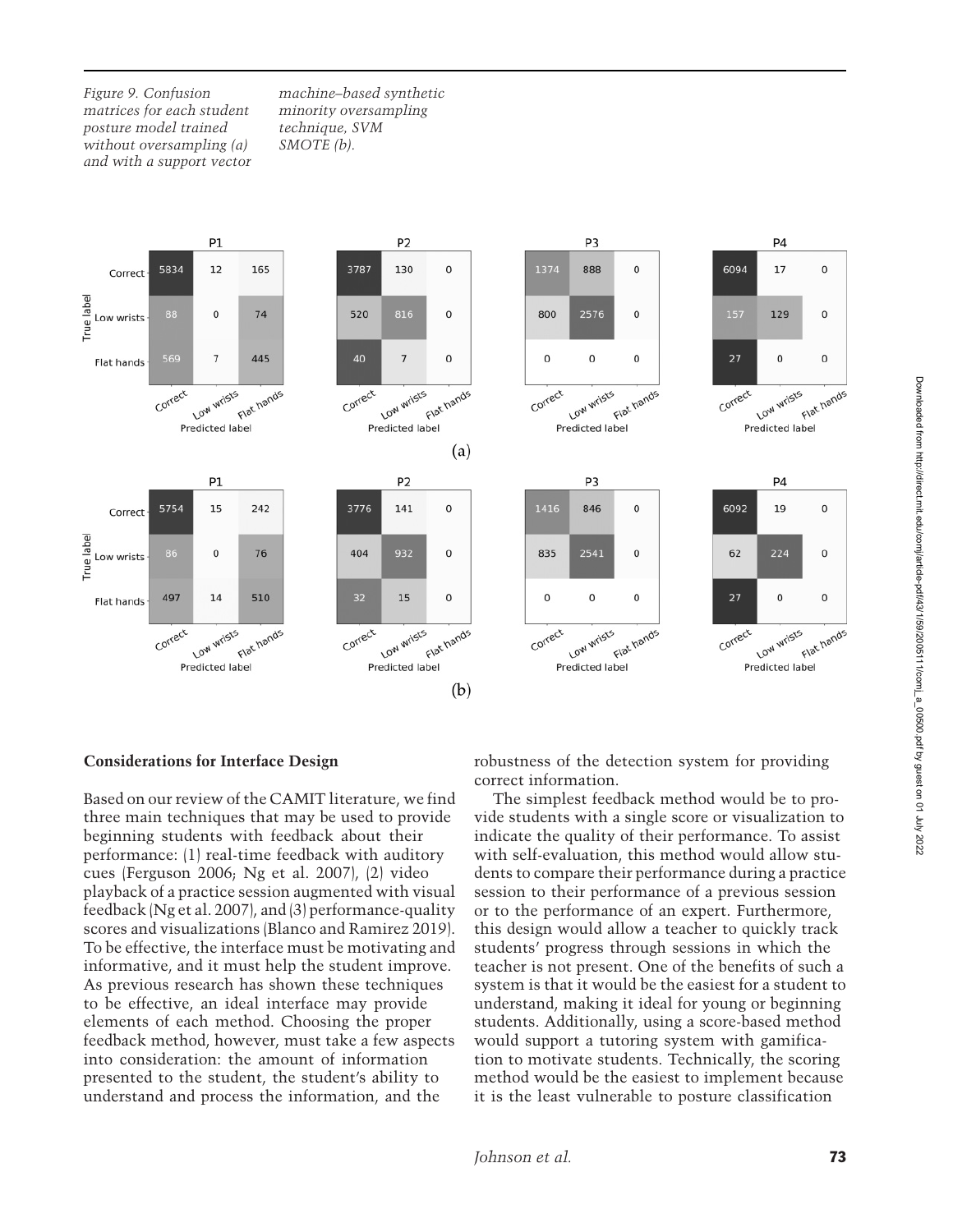errors, as improvement is relative to past performances and minor errors in classification would not be noticed as explicitly. The main drawback is a lack of context to indicate what mistakes were made and when they were made. Without the detailed information students may not know exactly how to improve their performance, especially if a teacher is not available. Previous research into a visual feedback system for performance quality, however, shows this method to be effective for improving performance [\(Blanco and Ramirez 2019\)](#page-17-14).

A more informative approach to presenting performance feedback would be video playback of the performance, augmented with visual indication of posture errors. With this method, students are able to view exactly when and how mistakes were made. Furthermore, as opposed to real-time feedback, students are able to analyze their performance while not focused on the other cognitively demanding aspects of practice, such as playing the correct notes. There are some challenges to using such a system, though. Namely, the detection accuracy must be near perfect, as detection errors may adversely affect a student's ability to self-evaluate. Furthermore, students (especially young ones) may find watching a recording of their performance to be boring, demotivating, or both.

Providing real-time feedback, instead, may address motivation issues by integrating feedback directly into the practice session. Providing realtime auditory cues immediately when mistakes are recognized is already familiar to students, since this is similar to the style of feedback they would receive during training sessions with a teacher. A system for beginners should only alert the student to an issue after a specific period of time playing with poor technique, as continuous feedback may be too cognitively demanding. With this method, once the detection system recognizes that a student performed with incorrect posture for a number of seconds, it could trigger an auditory alert, such as "remember to keep your wrists up." This method would help students self-evaluate by receiving auditory cues exactly at the moment they occur, allowing students to quickly adjust their technique. Although the real-time feedback may be cognitively challenging, it is most similar

to the feedback they already receive from their teacher.

As technology in mixed reality (MR) advances, implementing immersive systems may also prove to be effective in music tutoring by providing real-time feedback. For example, our system for hand-posture detection could be implemented with an MR device such as the Microsoft HoloLens. With this interface, students would be presented with computer-generated visual cues overlaid upon their hands, with feedback directing them on how to adjust their hands for correct posture. We have started exploring real-time feedback through MR for music tutoring [\(Johnson and Tzanetakis 2017\)](#page-18-22), but it has yet to be seen how effective this method is for music tutoring. Future research is still needed to provide guidance on how best to design MR interfaces for real-time hand-posture correction.

#### **Future Work**

This study lays the groundwork for an automatic assessment of hand posture to enhance piano pedagogy for beginning piano students, but there are still two main challenges to address. First is accuracy of the information provided by the detection system and the robustness to variations in hand formation not related to posture. The data used in the experiments were taken from typical exercises for beginning students, so there is only minimal variation in hand movement and deformations, such as the lateral spread of the fingers. Thus, the detection system in its current form may not be robust enough to scale to more-advanced techniques required of students as they improve. Second, using a per-user training scheme requires effort from the teacher and the student to train the model before use. If too much effort is required for training, the system becomes impractical. We leave these challenges for future work but discuss possible methods for addressing them here.

One potential solution is to build a larger data set with greater variation of hand shapes and playing styles, with the goal of improving the generalization of the detection model. One of the biggest challenges with machine learning, however, is that building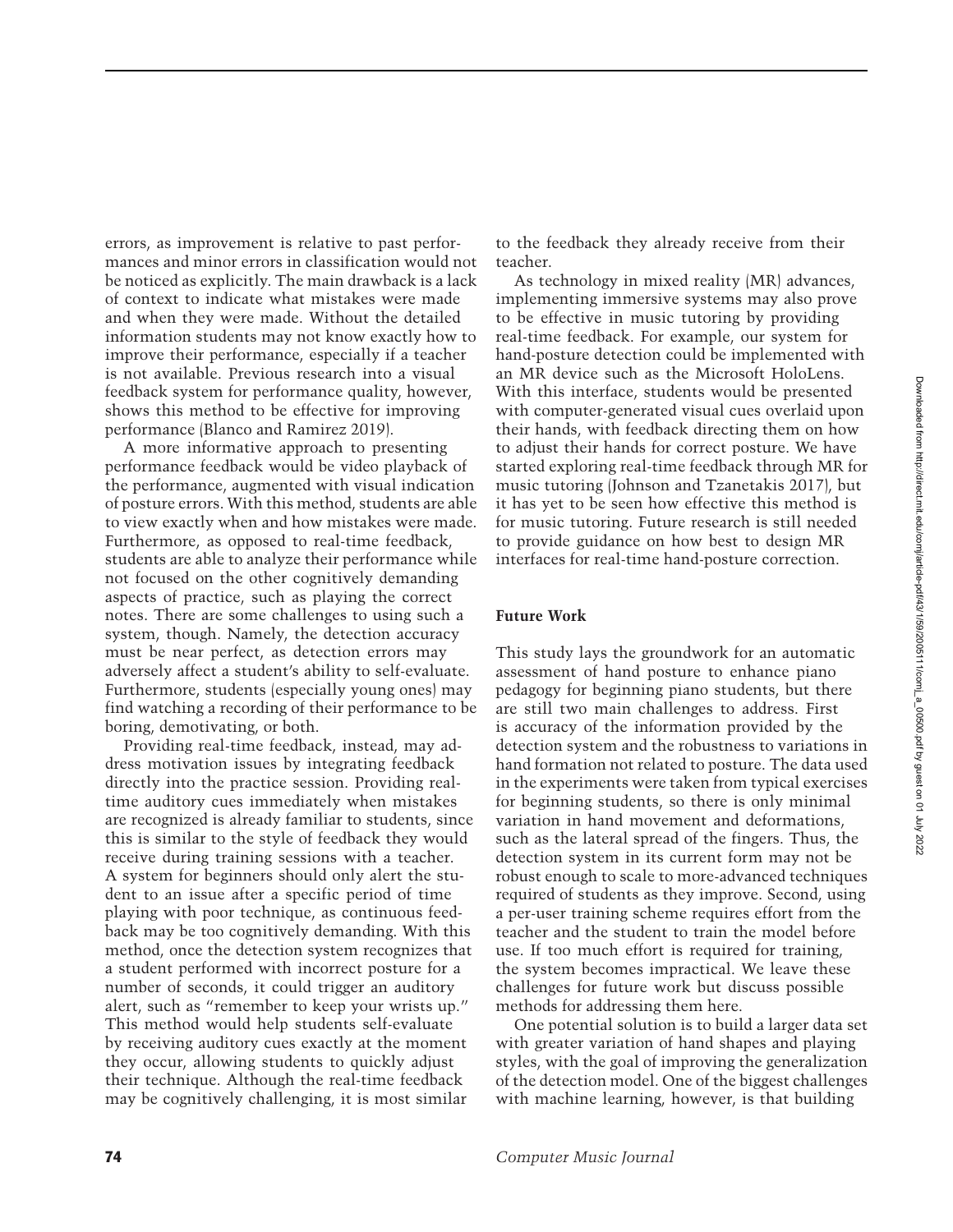generalized models requires large-scale data sets; for example, one of the largest data sets used in machine learning research, ImageNet [\(Deng et al.](#page-17-15) [2018\)](#page-17-15), has has over 14 million images at the time of writing (see http://image-net.org/about-stats). This especially becomes a challenge when working on new problems, such as the detection of a pianist's hand posture, that have little or no existing data and whose data require domain experts such as piano teachers for annotation. Furthermore, students' hand-posture errors may not be limited to those we present in this article. Although this could be addressed through one-class classification, in which training is performed using only correct posture, such a system would not be able to provide a student with information about how to correct errors. To address the challenges related to large-scale data collection, we propose a per-user training system for posture detection in which student and teacher work together with the interface to train the posturedetection system. We have shown with our research that this is possible with limited amounts of data.

A per-user training scheme has the benefit that detection models can be customized to each student's skill level and can overcome the challenges in obtaining enough data for generalization. Customization may be achieved by allowing teachers to define their own posture categories and to choose the appropriate training exercises that match the students' skill levels and playing style. [Giraldo et al.](#page-17-2) [\(2019\)](#page-17-2) took a similar approach in their work on prediction of tone quality to overcome challenges of subjectivity in tone perception. Per-user training is not without its drawbacks, however. Most notable is the fact that it takes time and effort from both the teacher and the student to train the models. If training is too arduous, such as labeling an entire recording, then the system will not be used. Additionally, teachers cannot be expected to be experts in machine learning, so a training system should be easy to understand. To address difficulties such as these, there is emerging work in "human-in-theloop" machine learning, such interactive machine lear[ning](#page-17-17) [\(Amershi et al. 2014](#page-17-16)[;](#page-17-17) [Holzinger 2016](#page-18-23)[;](#page-17-17) Chen et al. [2018](#page-17-17)) and active learning [\(Settles 2009](#page-18-24)), in which humans work directly with a training system to build and improve learning models. Active

learning works by selecting samples to be labeled based on some criterion, such as maximum uncertainty, then asking a human participant to label the selected samples. Interactive machine learning (IML) builds on this idea with a focus on designing interfaces in which humans work with the machine to improve the learned model through iterative train-feedback-correct cycles [\(Amershi et al. 2014\)](#page-17-16). Integrating IML and active learning techniques into model training will help improve model robustness by making per-user training feasible and will help improve accuracy through iterative training cycles.

Assuming we are able to achieve near-perfect classification of hand posture with the methods proposed above, there are still times in which it may not be appropriate to analyze a student's hand posture, such as when the hand is in transition. Although transitions are generally minimal for beginning students, providing posture feedback for more-advanced students should ignore these transient periods, so as not to provide incorrect feedback. It may be possible to address this by adding another category to the posture-detection model to identify hand positions that should be ignored. A more robust method may be to integrate gesture detection that tracks hand motion, to first identify when hands are in an appropriate state for posture detection. Integrating these capabilities would improve the decision about when to present posture feedback to the student.

#### **Conclusion**

In this article we have presented a system for detecting piano stutents' mistakes in hand posture from a single frame of a depth-camera recording. Using a per-pixel classification scheme for hand segmentation, we found that the DCF descriptors developed by [Liang, Yuan, and Thalmann](#page-18-16) result in the best segmentation accuracy. The higher accuracy, compared with DIF, is due to DCF's implementing denser sampling of context offsets closer to the pixel being classified. Although we achieve positive results with the current sampling distribution, there are still misclassified pixels in areas where the hand is in direct contact with the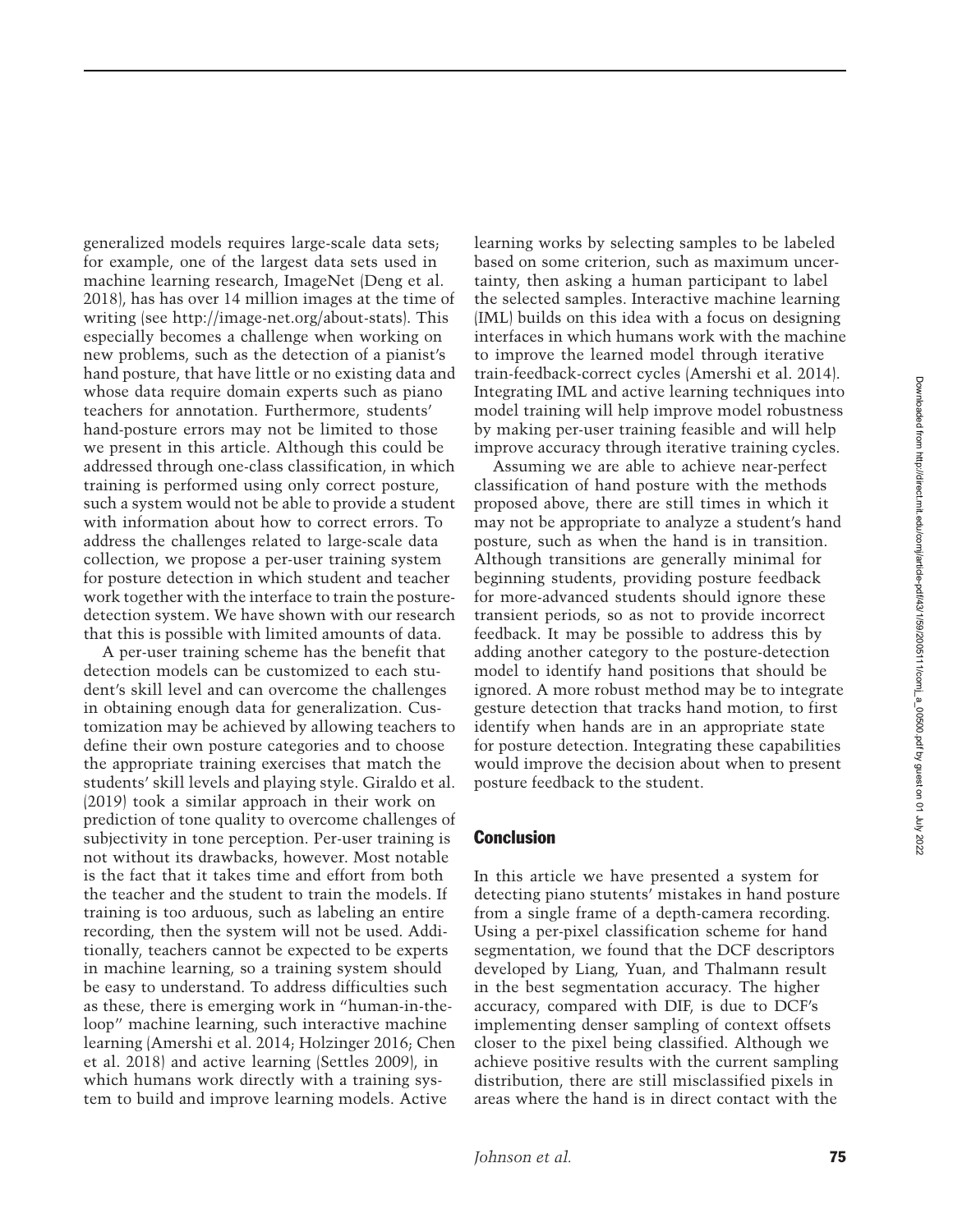piano. To account for this, future work using a sampling distribution that is even more densely sampled near the classification pixel should provide context that is more fine-grained, providing better classification. With hands segmented from the image, an SMV is used to detect the posture of each hand. Evaluation of posture-detection models showed that the HONV descriptors developed by Tang and coworkers provide the best performance. Further, the HONV approach was improved by adding block normalization to the process of feature extraction. To account for shape and size variations in hands as well as varying practice environments, we implement detection models customized and trained for individual students. Using individual models presents a problem, however, as students will not always perform with an equal distribution of posture categories, resulting in unbalanced data for training. Our experiments have shown that this problem can be addressed with oversampling in the feature space using SMOTE. The results presented in this work show the effectiveness of the proposed computer-vision pipeline for posturedetection models trained for individual piano students. We have discussed thoughts on designing interfaces to provide feedback to piano students using the detection system, as well as on designing interfaces using IML to improve the process of training individually customized detection models. The design of these interfaces is left for future research.

#### **References**

- <span id="page-17-16"></span>Amershi, S., et al. 2014. "Power to the People: The Role of Humans in Interactive Machine Learning." *AI Magazine* 35(4):105–120.
- <span id="page-17-14"></span>Blanco, A. D., and R. Ramirez. 2019. "Evaluation of a Sound Quality Visual Feedback System for Bow Learning Technique in Violin Beginners: An EEG Study." *Frontiers in Psychology* 10:Art. 165.
- <span id="page-17-8"></span>Breiman, L. 2001. "Random Forests." *Machine Learning*  $45(1):5-32.$
- <span id="page-17-7"></span>Burnam, E. M. 2005. *A Dozen a Day Preparatory Book*. Milwaukee, WI: Willis.
- <span id="page-17-6"></span>Carfagni, M., et al. 2017. "On the Performance of the Intel SR300 Depth Camera: Metrological and Critical

Characterization." *IEEE Sensors Journal* 17(14):4508– 4519.

- <span id="page-17-10"></span>Chawla, N. V., et al. 2002. "SMOTE: Synthetic Minority Over-Sampling Technique." *Journal of Artificial Intelligence Research* 16(1):321–357.
- <span id="page-17-17"></span>Chen, N.-C., et al. 2018. "AnchorViz: Facilitating Classifier Error Discovery through Interactive Semantic Data Exploration." In *Proceedings of the International Conference on Intelligent User Interfaces*, pp. 269–280.
- <span id="page-17-9"></span>Dalal, N., and B. Triggs. 2005. "Histograms of Oriented Gradients for Human Detection." In *Proceedings of the IEEE Conference on Computer Vision and Pattern Recognition*, pp. 886–893.
- <span id="page-17-3"></span>Dalmazzo, D. C., and R. Ramirez. 2019. "Bowing Gestures Classification in Violin Performance: A Machine Learning Approach." *Frontiers in Psychology* 10:Art. 344.
- <span id="page-17-1"></span>Dannenberg, R. B., et al. 1990. "A Computer-Based Multi-Media Tutor for Beginning Piano Students." *Interface* 19(2–3):155–173.
- <span id="page-17-0"></span>Dannenberg, R. B., et al. 1993. "Results from the Piano Tutor Project." In *Proceedings of the Biennial Arts and Technology Symposium*, pp. 143–150.
- <span id="page-17-15"></span>Deng, J., et al. 2018. "ImageNet: A Large-Scale Hierarchical Image Database." In *Proceedings of the IEEE Conference on Computer Vision and Pattern Recognition*, pp. 248– 255.
- <span id="page-17-13"></span>Ferguson, S. 2006. "Learning Musical Instrument Skills through Interactive Sonification." In *Proceedings of the International Conference on New Interfaces for Musical Expression*, pp. 384–389.
- <span id="page-17-2"></span>Giraldo, S., et al. 2019. "Automatic Assessment of Tone Quality in Violin Music Performance." *Frontiers in Psychology* 10:334.
- <span id="page-17-5"></span>Hadjakos, A. 2012. "Pianist Motion Capture with the Kinect Depth Camera." In *Proceedings of the Sound and Music Computing Conference*, pp. 303–310.
- <span id="page-17-4"></span>Hadjakos, A., F. Lefebvre-Albaret, and I. Toulouse. 2009. "Three Methods for Pianist Hand Assignment." In *Proceedings of the Sound and Music Computing Conference*, pp. 321–326.
- <span id="page-17-12"></span>Han, H., W.-Y. Wang, and B.-H. Mao. 2005. "Borderline-SMOTE: A New Over-Sampling Method in Imbalanced Data Sets Learning." In D.-S. Huang, X.-P. Zhang, and G.-B. Huang, eds. *Advances in Intelligent Computing: International Conference on Intelligent Computing*. Berlin: Springer, pp. 878–887.
- <span id="page-17-11"></span>He, H., et al. 2008. "ADASYN: Adaptive Synthetic Sampling Approach for Imbalanced Learning." In *Proceedings of the IEEE International Joint Conference on Neural Networks*, pp. 1322–1328.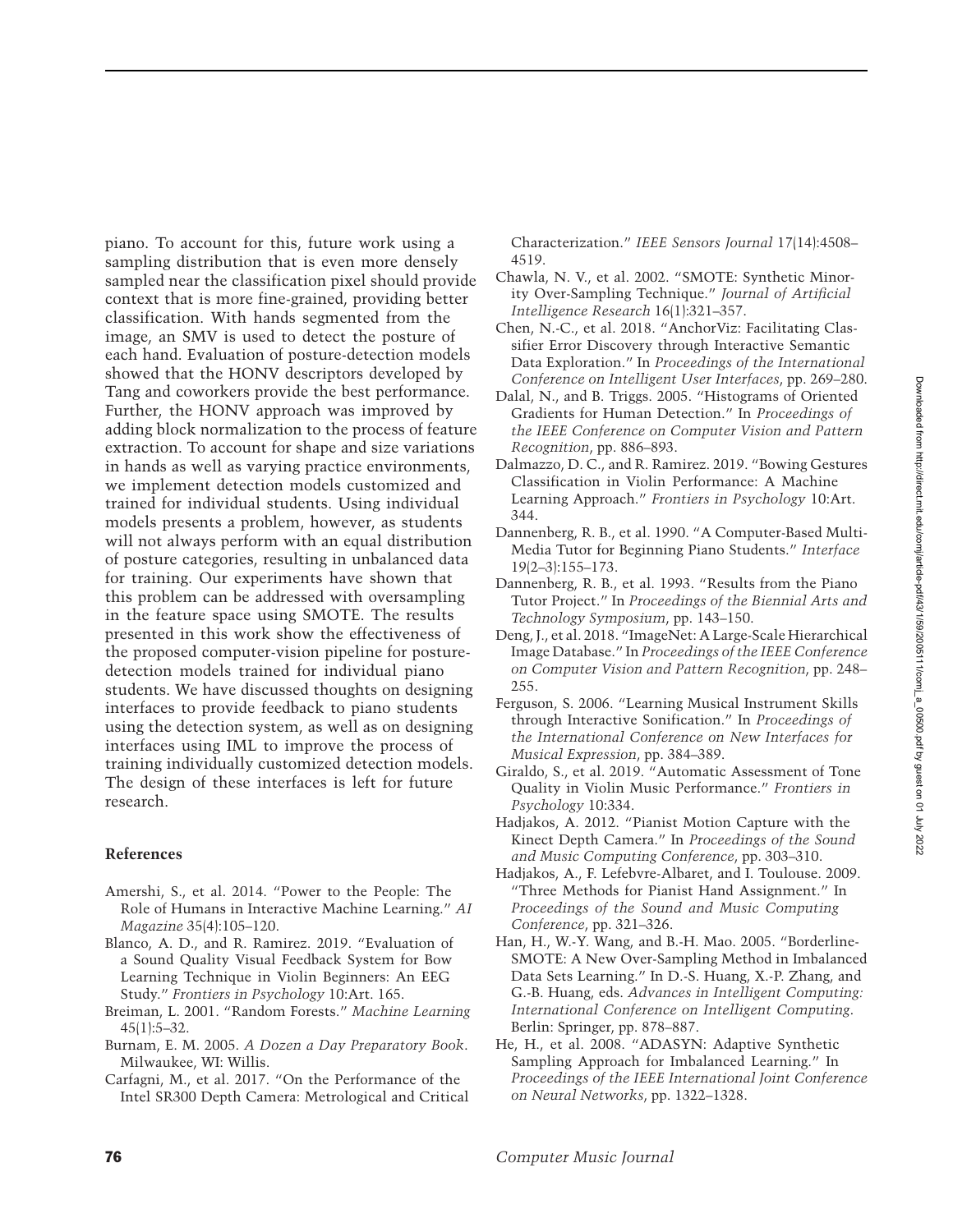- <span id="page-18-23"></span>Holzinger, A. 2016. "Interactive Machine Learning for Health Informatics: When Do We Need the Human-inthe-Loop?" *Brain Informatics* 3(2):119–131.
- <span id="page-18-22"></span>Johnson, D., and G. Tzanetakis. 2017. "VRMin: Using Mixed Reality to Augment the Theremin for Musical Tutoring." In *Proceedings of the Conference on New Interfaces for Musical Expression*, pp. 151–156.
- <span id="page-18-2"></span>Johnson, D., et al. 2016. "Detecting Pianist Hand Posture Mistakes for Virtual Piano Tutoring." In *Proceedings of the International Computer Music Conference*, pp. 168–171.
- <span id="page-18-17"></span>Kang, B., et al. 2016. "Hand Segmentation for Hand–Object Interaction from Depth Map." In *Proceedings of the IEEE Global Conference on Signal and Information Processing*, pp. 259–263.
- <span id="page-18-15"></span>Keskin, C., et al. 2013. "Real Time Hand Pose Estimation Using Depth Sensors." In A. Fossati et al., eds. *Consumer Depth Cameras for Computer Vision: Research Topics and Applications*. Berlin: Springer, pp. 119– 137.
- <span id="page-18-20"></span>Lai, K., et al. 2011. "A Large-Scale Hierarchical Multi-View RGB-D Object Dataset." In *Proceedings of the IEEE International Conference on Robotics and Automation*, pp. 1817–1824.
- <span id="page-18-13"></span>Li, M., et al. 2014. "Using the Kinect to Detect Potentially Harmful Hand Postures in Pianists." In *Proceedings of the Annual International Conference of the IEEE Engineering in Medicine and Biology Society*, pp. 762–765.
- <span id="page-18-16"></span>Liang, H., J. Yuan, and D. Thalmann. 2014. "Parsing the Hand in Depth Images." *IEEE Transactions on Multimedia* 16(5):1241–1253.
- <span id="page-18-11"></span>Liang, H., et al. 2016. "Barehanded Music: Real-Time Hand Interaction for Virtual Piano." In *Proceedings of the ACM SIGGRAPH Symposium on Interactive 3D Graphics and Games*, pp. 87–94.
- <span id="page-18-6"></span>Lu, H., et al. 2008. "iDVT: An Interactive Digital Violin Tutoring System Based on Audio-Visual Fusion." In *Proceedings of the ACM International Conference on Multimedia*, pp. 1005–1006.
- <span id="page-18-12"></span>MacRitchie, J., and A. P. McPherson. 2015. "Integrating Optical Finger Motion Tracking with Surface Touch Events." *Frontiers in Psychology* 6:Art. 702.
- <span id="page-18-7"></span>Mora, J., et al. 2006. "Assisted Piano Pedagogy through 3D Visualization of Piano Playing." In *Proceedings of the IEEE International Workshop on Haptic Audio Visual Environments and Their Applications*, pp. 157– 160.
- <span id="page-18-1"></span>Ng, K., P. Nesi, and V. S. Marta. 2008. "i-Maestro: Technology-Enhanced Learning and Teaching for Music." In *Proceedings of the International Conference*

*on New Interfaces for Musical Expression*, pp. 225– 228.

- <span id="page-18-8"></span>Ng, K. C., et al. 2007. "3D Augmented Mirror: A Multimodal Interface for String Instrument Learning and Teaching with Gesture Support." In *Proceedings of the International Conference on Multimodal Interfaces*, pp. 339–345.
- <span id="page-18-21"></span>Nguyen, H. M., E. W. Cooper, and K. Kamei. 2011. "Borderline Over-Sampling for Imbalanced Data Classification." *International Journal of Knowledge Engineering and Soft Data Paradigms* 3(1):4–21.
- <span id="page-18-10"></span>Oka, A., and M. Hashimoto. 2013. "Marker-Less Piano Fingering Recognition Using Sequential Depth Images." In *Proceedings of the Korea-Japan Joint Workshop on Frontiers of Computer Vision*, pp. 1–4.
- <span id="page-18-18"></span>Pedregosa, F., et al. 2011. "Scikit-Learn: Machine Learning in Python." *Journal of Machine Learning Research* 12:2825–2830.
- <span id="page-18-0"></span>Percival, G., Y. Wang, and G. Tzanetakis. 2007. "Effective Use of Multimedia for Computer-Assisted Musical Instrument Tutoring." In *Proceedings of the International Workshop on Educational Multimedia and Multimedia Education*, pp. 67–76.
- <span id="page-18-4"></span>Raptis, S., et al. 2005. "IMUTUS: An Effective Practicing Environment for Music Tuition." In *Proceedings of the International Computer Music Conference*, pp. 383–386.
- <span id="page-18-3"></span>Riley, K., E. E. Coons, and D. Marcarian. 2005. "The Use of Multimodal Feedback in Retraining Complex Technical Skills of Piano Performance." *Medical Problems of Performing Artists* 20(2):82–88.
- <span id="page-18-9"></span>Salgian, A., and D. Vickerman. 2016. "Computer-Based Tutoring for Conducting Students." In *Proceedings of the International Computer Music Conference*, pp. 159–162.
- <span id="page-18-5"></span>Schoonderwaldt, E., A. Askenfelt, and K. F. Hansen. 2005. "Design and Implementation of Automatic Evaluation of Recorder Performance in IMUTUS." In *Proceedings of the International Computer Music Conference*, pp. 97–103.
- <span id="page-18-24"></span>Settles, B. 2009. "Active Learning Literature Survey." Technical Report 1648. University of Wisconsin-Madison, Department of Computer Science.
- <span id="page-18-14"></span>Shotton, J., et al. 2011. "Real-Time Human Pose Recognition in Parts from Single Depth Images." In *Proceedings of the IEEE Conference on Computer Vision and Pattern Recognition*, pp. 1297–1304.
- <span id="page-18-19"></span>Spinello, L., and K. O. Arras. 2011. "People Detection in RGB-D Data." In *Proceedings of the International Conference on Intelligent Robots and Systems*, pp. 3838–3843.